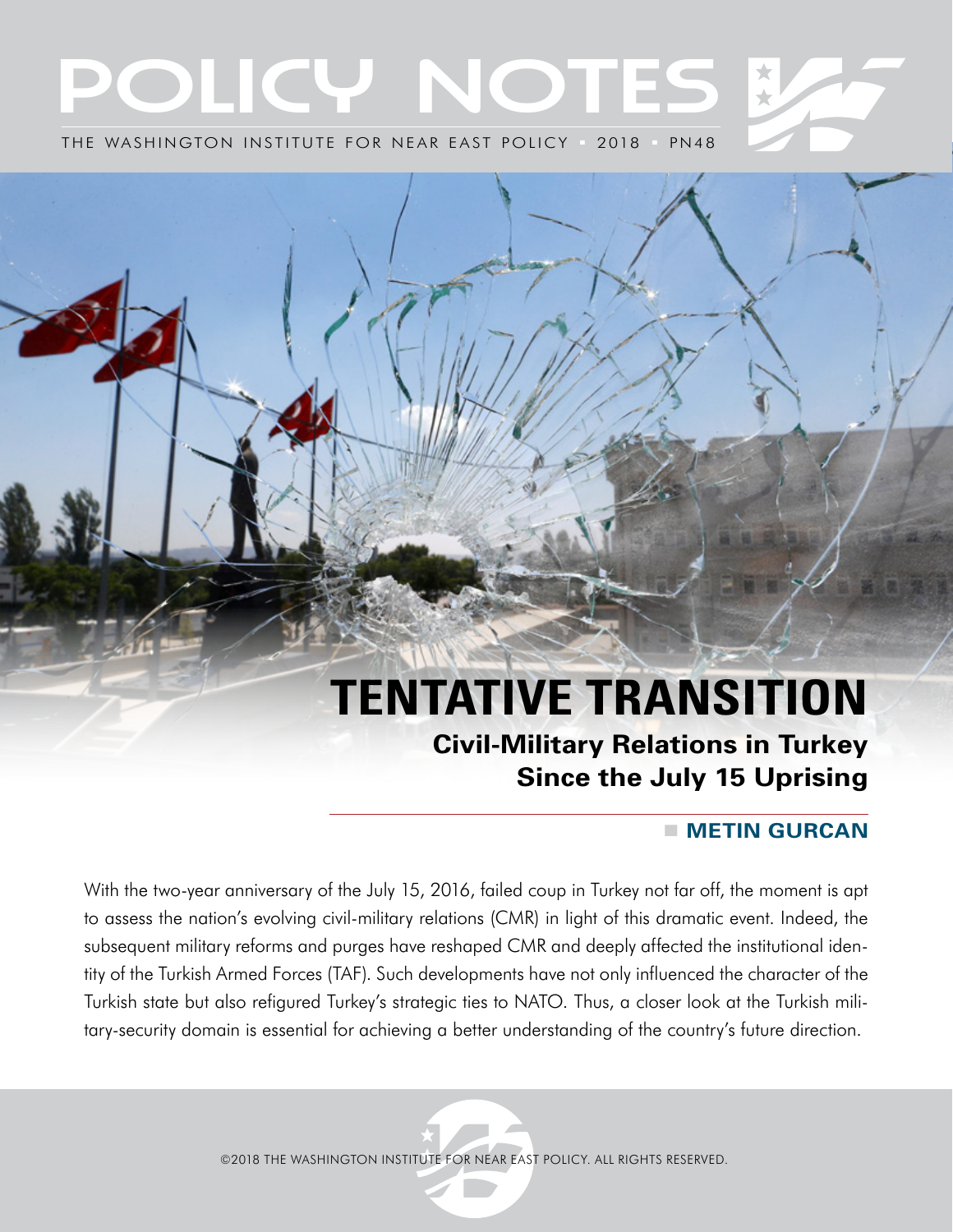This study, which seeks to provide an insider perspective on Turkey's security sector, suggests that both Turkish CMR and the TAF are experiencing multilayered institutional challenges that require delicate management. Regarding CMR, it appears that President Recep Tayyip Erdogan's office has accumulated power at the expense of the prime minister's office and the Turkish General Staff (TGS). Meanwhile, the Justice and Development Party (AKP), led by President Erdogan, has stoked rivalry in the security sector by empowering the General Directorate of Security (national police) and the Gendarmerie Command as potential checks on the TAF. Likewise, persistent ambiguity concerning TGS status in the post–July 15 security architecture produces competition between the TGS and the Ministry of Defense in sharing responsibilities. For decades, the Turkish military embodied a *unitary* identity, composed of a staunchly secularist worldview blended with nationalist themes. Among officers, a pro-Western mentality prevailed. Now, within TAF an increasingly visible power struggle among military elites with conflicting outlooks indicates a shift from the TAF's traditional unitary identity and institutional primacy of the TGS to a *diverse*, fractured identity, and institutional subordination to the Defense Ministry. Lastly, at the operational level, the study suggests that, in the case of the TAF's Operation Euphrates Shield, carried out in Syria in 2016–17, the diffusion of power among cliques has altered the body's internal power structure. This has been exacerbated by a lack of political vision regarding the roles and mission of the TAF, insufficient civilian capacity on security issues, absent coordination and civil-military integration between the TAF and Defense Ministry, excessive politicization in CMR, and the associated negative effects on the TAF's operational effectiveness.

Altogether, the study underlines the need for Western allies to engage constructively with the TAF in order to preserve a reformist spirit and democratize CMR so as not to revert to the pre–July 15 status quo or, worse, lapse into stasis, with the resultant operational consequences.

# *Introduction*

Militaries serve as a protective force for a state. This is the premise underlying their creation. But in certain cases, militaries evolve in ways that threaten the public, requiring protection *against* them. On July 15,

2016, Turkey experienced this paradox in bitter fashion. Ultimately, the Turkish nation passed a major test of its democracy, pacifying a military uprising aimed at hijacking state power.<sup>1</sup> Thousands of citizens who took to the streets that night delivered the clearest message: those who rose to office through elections will leave only through elections. As for the military equipment employed by the coup plotters on July 15, it included M60T Sabra and Leopard 2A5 tanks, AH-1W and T129 ATAK helicopters, and F16s, mostly in Ankara and Istanbul; 240 civilians lost their lives, 1,440 were wounded, and 104 putschists were killed.<sup>2</sup>

Since July 20, 2016, the government has enforced a state of emergency, which will last, in President Erdogan's words, "until everything has settled down.["3](#page-15-1) In the interim, the government has issued more than ten executive decrees aimed at both restructuring state institutions and ridding the bureaucracy, through mass purges, of alleged followers of Fethullah Gulen, the U.S.-based cleric who inspired—or, as viewed by some, led—the July 15 plot through his covert network nested in the TAF over decades.<sup>4</sup> The speed and scale of the Turkish decrees have spared few and sacrificed many.5 Yet these actions hardly safeguard the country's future, which remains imperiled by multiple elements within the state, the military, and Turkish CMR.

For the AKP-led government, the most effective remedy against these dangers is the expeditious formalizing of the executive presidency, a "practical reality" that became an "urgent need" after July 15.<sup>6</sup> In fact, this dream was realized by the April 16, 2017, constitutional referendum on the executive presidency.<sup>7</sup> For advocates of this change, political fragmentation under the former, parliamentary system was closely related to successive weak governments in the 1990s and corresponding periods of national instability.<sup>8</sup> The next logical step, according to this viewpoint, is to monopolize presidential control over CMR, not only to avoid a repeat of July 15 but to facilitate a more effective military.<sup>9</sup> Yet in the continuing state of emergency, the executive decrees have become the main tools in the comprehensive transformation of Turkish governance.

Since the uprising, the hasty transfer of CMR to civilian control, under the executive president, is aimed purportedly at establishing civil-military harmony and filling all necessary gaps. Whereas previously the TAF was granted liberal privilege to manage the military-civilian nexus, the current plan is to anchor the TAF in the exec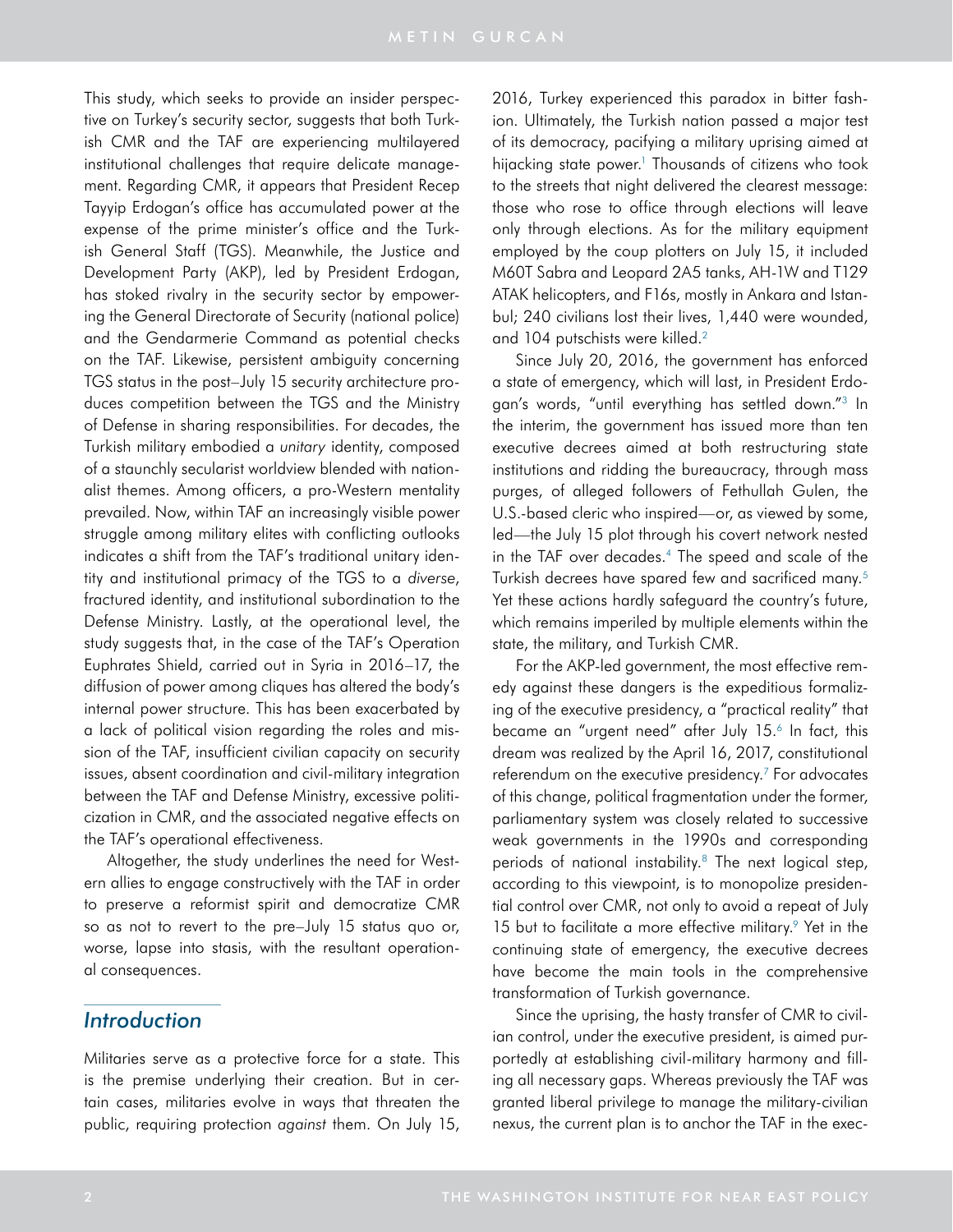utive presidency, in the process bypassing the prime minister's office and weakening the TGS. Absent from this process, however, has been any sense of overall vision. The dynamic has created such a power asymmetry, meanwhile, favoring the executive that it threatens to undermine the TAF's operational effectiveness. Further, the Gendarmerie and Coast Guard Commands, for which the TGS had, before July 15, controlled personnel policies, budgeting, procurement, logistics management, and military education, came under full operational control of the Ministry of Interior immediately after the failed coup. The ministry's attempts to procure sophisticated systems such as T129 helicopters, TB2 Bayraktar and Anka-S type armed drones,<sup>10</sup> and air-defense capabilities for the national police and the Gendarmerie Command have raised questions about potential attempts to stir up internal rivalries, or divide and rule, with the ultimate goal of diminishing the TAF.<sup>11</sup> In response, elements of the TAF appear to be yearning for a return to the pre–July 15 status quo.

In the TAF context, therefore, the main current power struggle involves military autonomy and civil-military relations, not politics. A central question, as discussed, involves whether Turkish military authority should return to its pre-uprising status or evolve toward a new one. Indeed, the shift now under way could transform the Turkish military's institutional identity, marking a transition from a *unitary* identity, symbolized by the primacy of the TGS, to a *diverse* and fragmented one. The TGS would thus weaken, both within the military and with respect to the executive presidency and Defense Ministry. Facilitating such a transition is a divided military elite corps, which the civilian centers have exploited to consolidate their power. A related risk for the military, if not managed skillfully, entails potentially longer-lasting damage to harmony and coherence among the officer corps.

With such risks in mind, this paper emphasizes that, to stave off a repeat of the July 15 overthrow attempt, Turkey needs to undergo not only *civilianization* (transfer of political power from the military to civilian elites) but also *democratization* (diffusion of political power among the executive branch, parliament, and civil society through effective oversight and monitoring mechanisms). On the latter count, the democratization of CMR, to include elected officials as well as academia and think tanks, would enable transparency and checks and balances. Evidently thwarting such progress has been the presidentially declared state of emergency, tied to not only the July 2016 uprising but also Ankara's continued fight against the Kurdistan Workers Party (PKK) and violent Salafi-jihadist networks both inside Turkey and abroad, including in Syria. Also affecting such developments has been domestic political debate on the characteristics of a Turkish-style executive presidency. In this ultrasecuritized context, many security-sector institutions remain yoked to the presidential palace—whether officially or unofficially—and it is unclear when they will be granted further independence amid a more democratic system.

In this context, close attention must go to the covert Gulenist network that incrementally yet decisively hijacked the military-judicial system over a decade preceding the failed coup attempt, including its appointment and promotion, staff officer, and military intelligence and health components. This network also infiltrated attempts in 2012–15 to transform the TAF, areas traditionally kept as "autonomous/privileged areas" outside civilian and democratic monitoring and oversight. Indeed, Gulenist officers were tacitly and sometimes openly empowered in the military by the formerly sympathetic AKP leadership, such as through the purging of competent non-Gulenist senior officers in the Sledgehammer/Ergenekon<sup>12</sup> and Izmir cases, both of which played out from 2008 to 2011. Such a trend constituted the major driver of the July 15 uprising. Thus, in seeking to transform the TAF as an institution, Turkey should be especially mindful to remedy the absence of democratic monitoring and oversight mechanisms for the military's autonomous/privileged areas. Such a model must seek to achieve an all-important balance among three equally important pillars for healthy CMR: (1) civilian oversight; (2) democratic control; and (3) operational effectiveness, or the ability to accomplish missions formulated by civilian elites.

To achieve these goals, the TAF itself must resist a return to the pre–July 15 status quo—i.e., operating as a black box away from civilian oversight and monitoring mechanisms—and a "reformist spirit" must be renewed within the forces. Such efforts, however, must be balanced through maintaining the TAF's professionalism, discipline, and cohesion. Most important, the *esprit de corps*, which is rooted in morale, devotion, and equality among the officer class, should be protected from political interference, and the civilian authorities should respect military expertise within this system.

The greatest challenge for the TAF entails avoiding a stalled transition, wherein it gets caught in the larger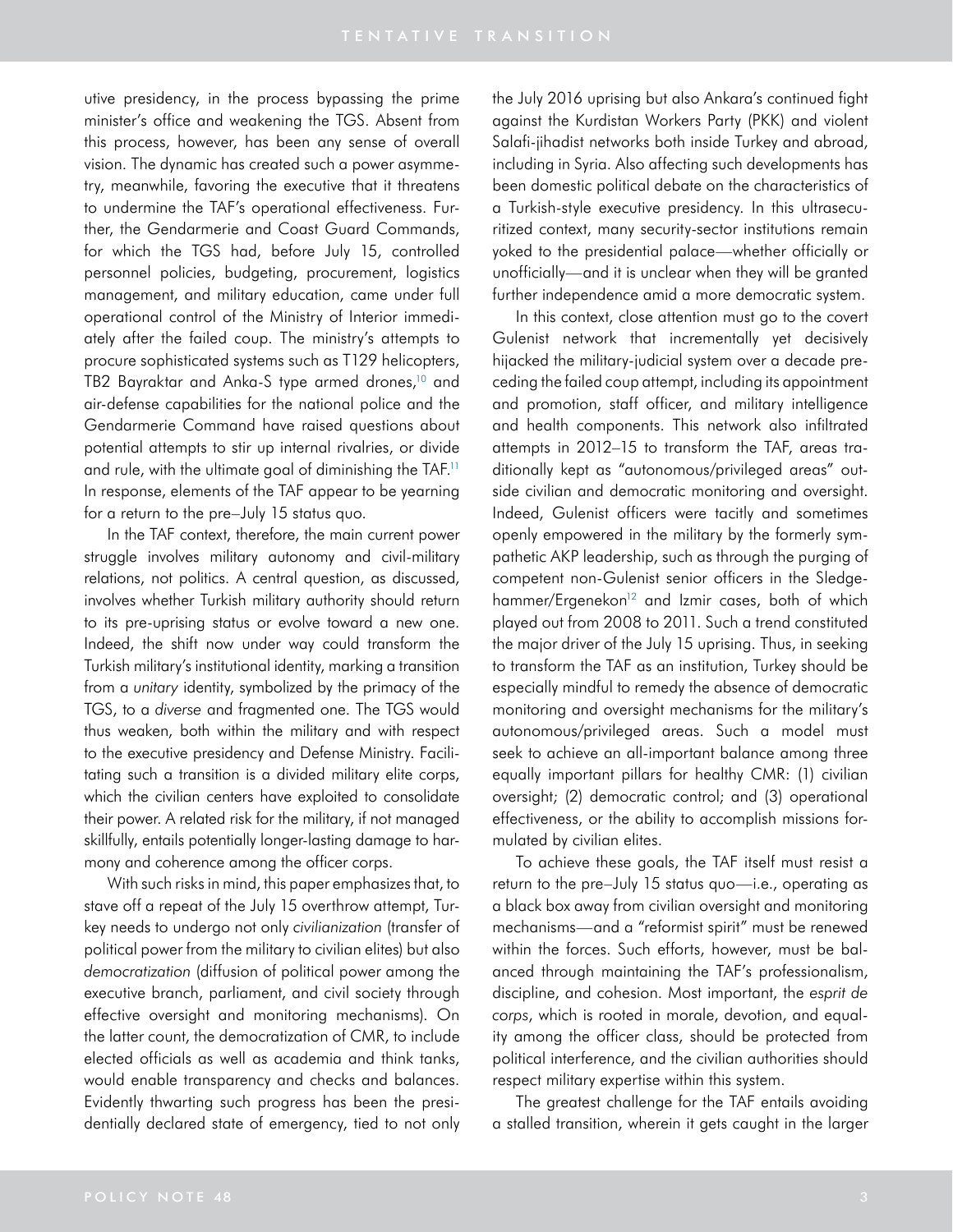shift from a parliamentary to an executive presidential system. Simply put, the current move of TAF authority from the military to the civilian track, arbitrary and poorly planned, has lacked inclusive debate, a crystallized political vision, a clear road map, or consensusbuilding mechanisms, thereby disrespecting the institutional continuity of the TAF. This process threatens not only to accelerate Turkey's trajectory toward authoritarianism but, more locally, to deepen existing power struggles within the military.

# *Government-Military Relations After the Uprising*

The Turkish Land Forces (Army), Navy, and Air Force Commands, which had been under full TGS control before July 15, 2016, have now been brought under the Defense Ministry—which runs professional military education at the undergraduate and graduate levels, force generation and operational planning, military intelligence, and logistics. With these changes, the TGS, which previously answered to the prime minister's office, has been transformed into a coordinator under the shadow of the presidential palace. Given Erdogan's determination to create a strong executive presidency, a desire to subordinate the TGS to the presidency could well be seen to follow; however, a constitutional amendment is still required to enact this change, which was not among the eighteen amendments voted on as a bloc in the April 16, 2017, referendum. Furthermore, executive decrees following July 15 have brought about important changes in the command-and-control mechanisms of the TGS and institutional settings of the Turkish military. The chief of staff will now be appointed directly by the president, who will be able to give orders directly to any commander without the chief of staff's approval. Ultimately, this change could reduce the chief of staff to something more like a coordinator of military affairs, and eventually dilute his status as the top commander of the armed forces. In its new, empowered role, the Defense Ministry would also be able to choose civilian ministry staff rather than making do with the personnel provided by the TAF. Moreover, the Defense Ministry would be the ultimate decisionmaker on officer promotions, starting from the lieutenant rank. In sum, all military reforms since July 15 fall into three categories, as illustrated in table 1.

In addition to these reforms, the Turkish government conducted four major purges over a six-week period in 2016 (July 27, July 30, September 2, September 7), as well as others, resulting in the dismissal of some 7,800 military personnel. Since then, speculation has been rife over the impact of these purges—still ongoing as of December 2017, although entailing lower numbers on the TAF's combat effectiveness, while sparking questions over whether the military will struggle to fill critical posts (see figure 1).

Among those purged, 4,690 personnel have been from the Land Forces Command (87 generals, 2,500 officers, 1,016 noncommissioned officers, and 1,087 contracted sergeants), 1,075 from the navy (31 admirals, 646 officers, 368 NCOs, and 30 contracted sergeants), and 1,726 from the air force (32 generals, 1,103 officers, 536 NCOs, and 55 contracted sergeants).<sup>13</sup> In addition, all cadets from the three military high schools and war academies, in total around 16,000 students, have been dismissed.

The class most affected by the purges has been the commanding elites. Indeed, of the 325 generals or admirals in the Turkish army, navy, and air force, 167 (45.8%) were discharged. Among them were 2 four-star generals, 9 lieutenant generals, 30 major generals and vice admirals, and 126 brigadier generals and rear admirals.14 Among those 167 generals, nearly 44 percent of army generals, 42 percent of air force generals, and 58 percent of navy admirals were formally discharged.15 An additional 586 colonels were forced to retire by the Supreme Military Council on August 23, 2016.<sup>16</sup>

The officer group most depleted by the dismissals is air force combat pilots. As of September 2017, Turkey had 320 combat planes (of which 240 were F-16s), 90 transport planes, 7 tankers, and 105 training planes. As of October 2017, after the largest dismissal, affecting about 280 combat pilots, Turkey had some three hundred combat-ready pilots. Before the overthrow attempt in July 2016, nearly two pilots were available for each warplane. This ratio was down to 0.8 as of September 2017. A similar group affected by the dismissals is army helicopter pilots. About thirty of them, including assault helicopter pilots, have been dismissed. Their absence means a much heavier workload for the remaining pilots, who have major tasks in the Turkish government's long-running fight against the PKK, including the PKK-affiliate Peoples Protection Forces (YPG) in Syria.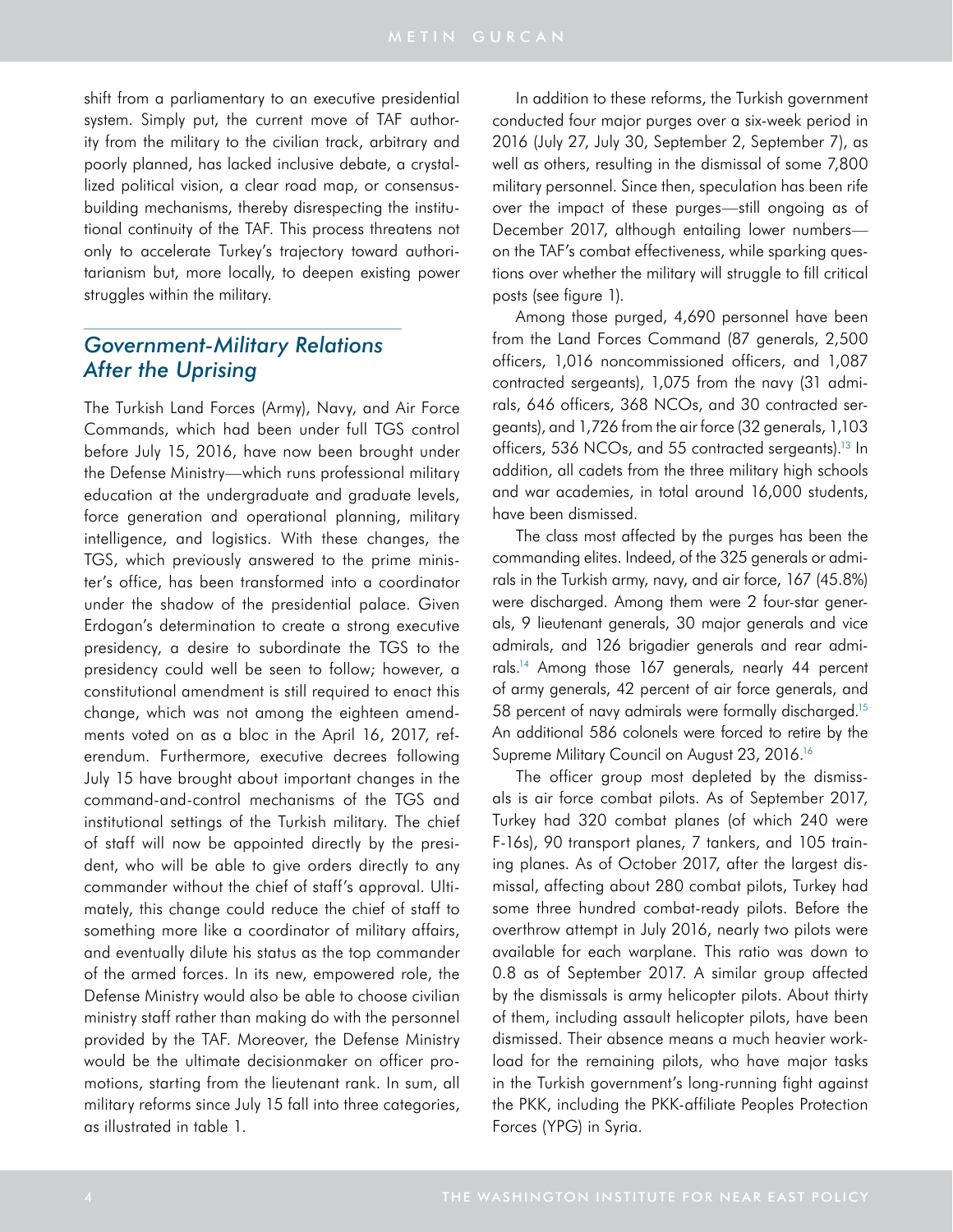## TABLE 1 Military Reforms since July 15, 2016

| <b>INITIATED</b><br><b>AND</b><br><b>COMPLETED</b>     | Subordinating the Turkish Army, Air Force, and Navy to the MoD*                                                                                                                                                                                                                                                                                                                                                                 |
|--------------------------------------------------------|---------------------------------------------------------------------------------------------------------------------------------------------------------------------------------------------------------------------------------------------------------------------------------------------------------------------------------------------------------------------------------------------------------------------------------|
|                                                        | Subordinating the Gendarmerie Command and Coast Guard to the Ministry of the Interior <sup>†</sup><br>٠                                                                                                                                                                                                                                                                                                                         |
|                                                        | Foundation of National Defense University (NDU) and subordinating this institution to the MoD,<br>٠<br>closure of military high schools and attachment of war academies and Staff College to the NDU*                                                                                                                                                                                                                           |
|                                                        | Revision of officers' promotion and appointment criteria within TAF, making the MoD the final<br>٠<br>authority on the appointments of all officers‡                                                                                                                                                                                                                                                                            |
|                                                        | Abolition of the autonomous military health system and independent military judiciary*<br>٠                                                                                                                                                                                                                                                                                                                                     |
|                                                        | Civilianization of the Supreme Military Council with the involvement of deputy prime minister,<br>٠<br>foreign, justice and interior ministers from the cabinet along along with the prime minister,<br>chief of General Staff, defense minister, and the service commanders**                                                                                                                                                  |
|                                                        | Revision of the curriculum of the professional military education system at the undergraduate<br>٠<br>and graduate levels                                                                                                                                                                                                                                                                                                       |
|                                                        | Abolition of the privileged staff officer system                                                                                                                                                                                                                                                                                                                                                                                |
| <b>INITIATED</b><br><b>BUT NOT</b><br><b>COMPLETED</b> | Sharing of command-control, personnel-recruitment, operations, intelligence, logistics-<br>٠<br>acquisition, military education, and budget management functions/responsibilities between the<br>TGS and MoD in a coordinated and synergistic way mainly due to the TGS's still uncertain status<br>in the security sector architecture                                                                                         |
|                                                        | The redesign of the MoD's organizational structure according to the MoD's expanding roles and<br>responsibilities, especially the strengthening of the MoD structure in terms of personnel<br>management (promotion and assignment) and consultancy (decision support), command-<br>control, operation and military intelligence issues, in addition to military education, military<br>procurement, acquisition, and budgeting |
|                                                        | Empowerment of the institutional agency of MoD within the security architecture so as to<br>٠<br>rescue it from the dominance of the TGS                                                                                                                                                                                                                                                                                        |
|                                                        | De-Gulenification of the military through purges and dismissals<br>٠                                                                                                                                                                                                                                                                                                                                                            |
| <b>DESIRED</b><br><b>BUT NOT</b><br><b>INITIATED</b>   | Ending the ambiguity over the status of the TGS, its roles and missions in the Turkey's security<br>٠<br>architecture                                                                                                                                                                                                                                                                                                           |
|                                                        | Decreasing the number of TAF personnel<br>٠                                                                                                                                                                                                                                                                                                                                                                                     |
|                                                        | Ensuring jointness and full civilian control over the military at all levels<br>л                                                                                                                                                                                                                                                                                                                                               |
|                                                        | Transition to an all volunteer and fully professional military by increasing contracted sergeant<br>٠<br>and contracted Private-First-Class (PFC) cadres and abolishing the military draft system                                                                                                                                                                                                                               |
|                                                        | Developing "civil capacity" in the field of defense/security for the empowerment of the civilian<br>٠<br>cadres in the MoD, NDU, Undersecretary of National Security, and other security sector actors                                                                                                                                                                                                                          |

### **NOTES**

- \* See Decree No. 669, July 25, 2016 (Turkish), http://www.resmigazete.gov.tr/eskiler/2016/07/20160731‐5.htm.
- † See Decree No. 668, July 27, 2016 (Turkish), http://www.resmigazete.gov.tr/eskiler/2016/07/20160727M2.htm.
- ‡ Metin Gurcan, "Turkey Tells a Story with Major Military Personnel Moves," Al‐Monitor*,* August 3, 2017.
- \* "Top Ministers to Join Supreme Military Council," Anadolu Agency, July 31, 2016.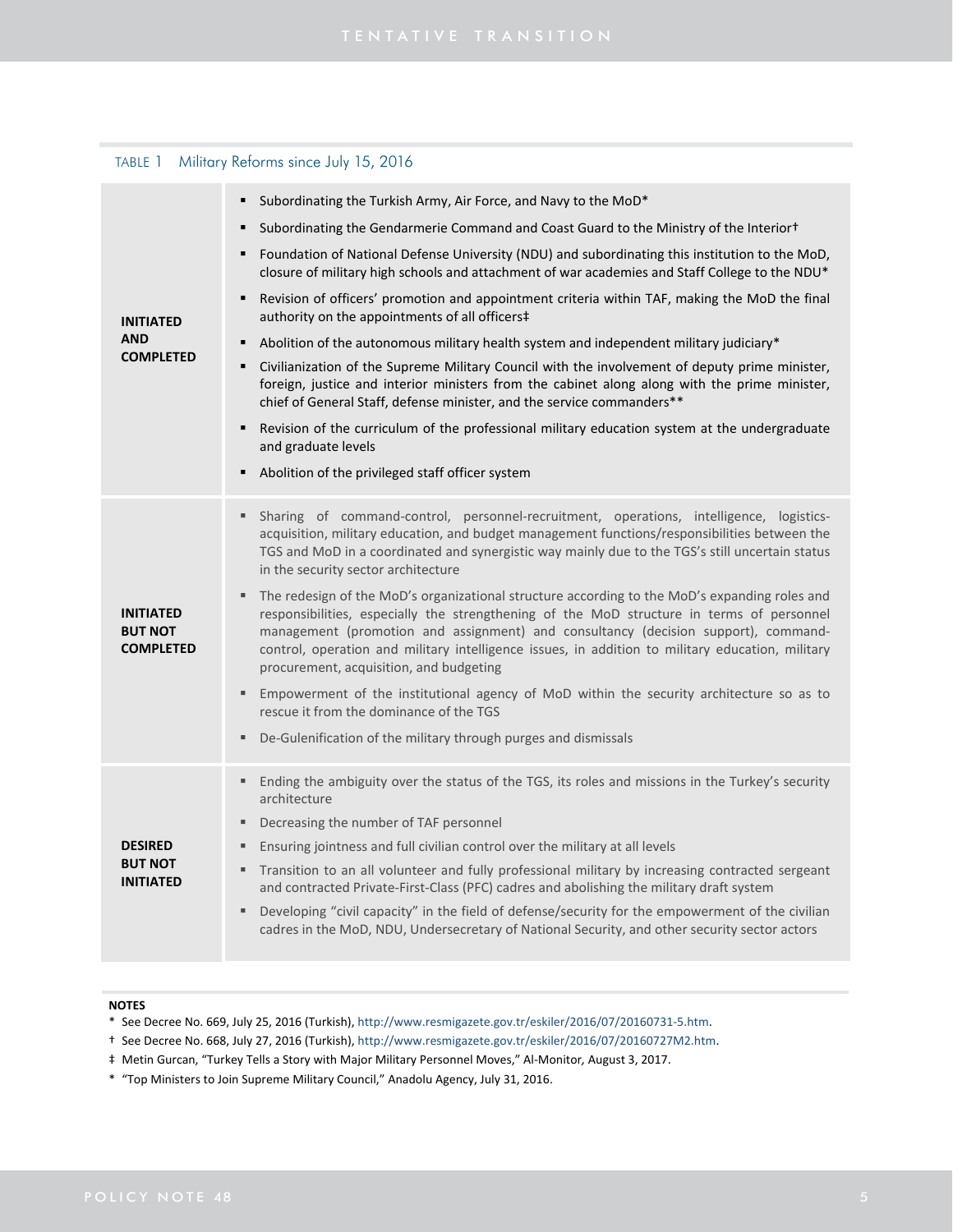

FIGURE 1 Distribution of Purged Military Personnel

Among the dismissals, moreover, is a disproportionate number of battalion and team commanders in the Special Forces, from the Turkish navy's elite underwater assault unit and the TAF's combat search-and-rescue personnel. Many Special Forces battalion and team commanders were arrested and dismissed on charges of participating in the uprising. Similarly, reports have indicated dismissals of a high number of helicopter pilots and other officers and NCOs serving in the air force's elite search-and-rescue teams. The presence of these elite military commands tell much about the Gulenists' strategy of infiltration within the military.

In the army, most dismissals were from the TGS headquarters, service commands in Ankara, and corps and brigades in both Istanbul and Ankara, given their overwhelming participation in the July 15 uprising. By comparison, those least affected have been the 2nd Army Command (Malatya), responsible for combating terrorism in the southeast and ensuring border security with Syria, and forces that served in Operation Euphrates Shield. This approach might point at the government's pragmatism in ridding the military of Gulenist elements. For example, with their new commanders, about twenty brigades from the 2nd Army Command are operational, representing full pre–July 15 levels and operational readiness. In the navy, the service command least harmed by the purges, most dismissals were from the offices in Ankara or of personnel serving in rear headquarters such as the Navy War College and Naval Training Command. Although the TAF appears to be coping with the effects of the dismissals, the most elite forces will need at least two more years to restore their personnel numbers to pre-uprising levels.

# *Levent Turkkan and the Gulenist Recruitment Scheme*

As for the Gulenists, and their cooptation of the TAF, the group may be regarded as a secret network with a distinct quasi-utopian religious-political vision whose members exploited opportunities to realize its vision through occupying senior military posts, as well as other security roles. Here, intriguing questions arise as to who the Gulenist loyalists actually they were, how they were recruited and indoctrinated, and how they could, apparently without hesitation, give up their families and bright futures in the TAF. Moreover, how had they managed to keep their posts without attracting suspicion?

A profile of alleged coup plotter Lt. Col. Levent Turkkan provides some clues. Turkkan first wore the uniform as a military high school cadet in 1989, when he was just fourteen. He joined the army as a lieutenant in 1997 and would remain an officer for the next nineteen years. Between 2011 and 2015, Turkkan served as a junior aidedecamp (ADC) to then chief of general staff Necdet Ozel. In August 2015, when Gen. Hulusi Akar took over as head of the TAF, Turkkan was appointed as his senior ADC, indeed the general's closest advisor, with knowledge of all developments and responsibility for arranging the commander's meetings and daily schedule. The ADC likewise reviews and processes all incoming information and documents, and in turn transmits oral and written orders from the commander to others. In rigid armies like the TAF, in which internal hierarchy and discipline are highly valued, whatever the ADC says is treated as his commander's word. In his testimony following the uprising, Turkkan said his first contact with the Gulen movement, in 1989, came when his "older brothers" (*abi*)—fellow Gulenists who had befriended him prodded him to strive to become an officer. Turkkan said he was supplied in advance with questions on the military high school entrance examination.

He explained further: "In military high school I stayed in touch with older brothers Serdar and Musa. We were meeting once a month to pray and chat. We read Fethullah Gulen's books. My brothers even taught to me how to perform ablution before prayers without being detected, which could have given away my affiliation."<sup>17</sup>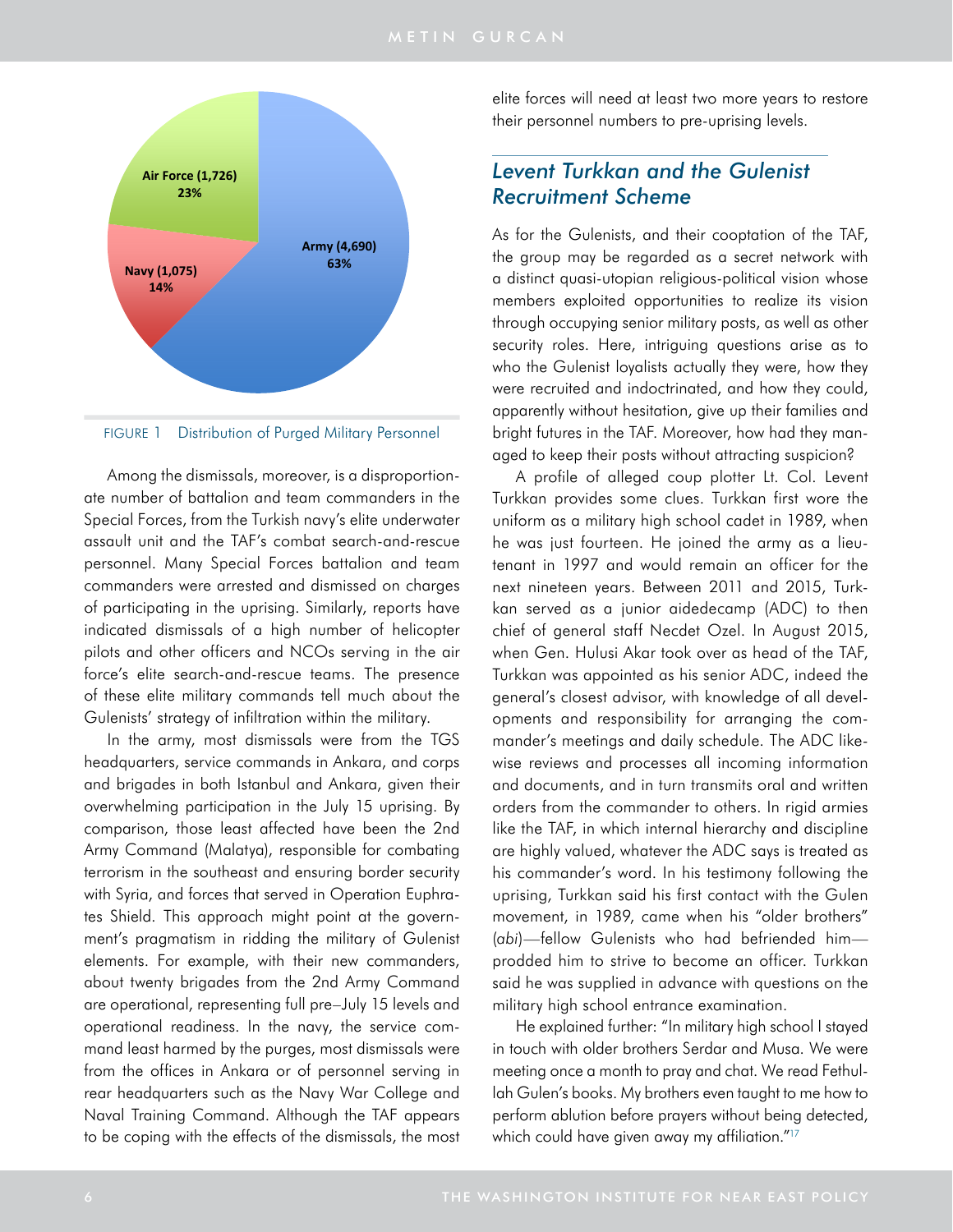When he moved to the military academy in Ankara, a seven- or eight-month gap in his Gulenist liaisons occurred, which he attributed to his relationship with a girlfriend. Separately, Turkkan said he was not directed to embrace any special political ideology and usually voted for Erdogan's AKP. "When I was in military schools, they didn't assign me any duties," he added. "We were told that our only mission was not to be identified.["18](#page-16-2)

In describing the absolute secrecy adhered to in the movement, he explained that everyone knew his "older brother," and carried out certain tasks, but didn't know or ask more. To these "older brothers" with whom he evidently was not acquainted at all on a personal level, he interestingly displayed complete loyalty. Related here is the point that the Gulenist movement operates according to a horizontal, rather than a vertical, hierarchy. For example, reports suggest that on the night of July 15, many generals were given orders by colonels and even more-junior ranks.

When Turkkan was named ADC, the Gulenist demands spiked, unsurprisingly. Turkkan said he continued to conduct tasks without questioning them, such as recording conversations from and obtaining personal details about commanders. He was even ordered to detain and mistreat his own commander during the coup. Consistent with the larger portrait, he told the prosecutor that the movement attached importance to compartmentalization and maintaining its cell structure within the TAF. Gulenistaffiliated officers did not know each other.

Furthermore, Turkkan, like some jihadists, did not hesitate to modify his behavior to avoid detection. To indicate irreligiosity, he drank alcohol and refrained from fasting during the holy month of Ramadan. In addition, a particular area of Gulenist adeptness, according to investigators, was social media, including by imams and others. In addition to live couriers, the favorite Gulenist avenues for communication were the messaging applications CoverMe, which erases messages after they are read, and WhatsApp.

A striking example of Gulenist tendencies emerges in the testimony of Muhammed Uslu, a civilian working in the prime minister's office who was also Turkkan's "older brother." Amazingly, Uslu received daily recordings from the office of the Chief of General Staff and passed them on to another civilian brother he did not even know.19 This ethos of blind obedience meant that many TAF officers with master's degrees and doctorates, not to mention high-level security clearances, were passing on their knowledge to anonymous "older brothers."

The Gulenist program, in broader terms, was rooted in gaining influence in the TAF's personnel management system with the aim of controlling promotions and appointments, and thereafter military intelligence, the military judicial system, and the military's autonomous healthcare system. It did so to promote its hidden agenda of first influencing and then controlling strategic decisionmaking mechanisms in the TAF, with a very deliberate, strictly covert, and prolonged strategy implemented by soldiers and their civilian "older brothers." The organization thus operated in a compartmentalized way, in absolute secrecy.<sup>[20](#page-16-3)</sup> This addiction to secrecy, one must note, was central to the failure of the overthrow attempt, along with the absence of coordinated actions, a common ideology, a joint operations center, and a leader.<sup>21</sup> Once the wheels fell off, the coup operators kept forging forward in an information vacuum, unable to adjust to changing circumstances and adapt their plan accordingly.

# *The Turkish Military's Identity After July 15*

The distribution, as of February 2017, of the TAF's active military personnel (a total of 362,284, excluding the Gendarmerie Command and coast guard, given that these two fully attached to the Interior Ministry after July 15) is shown in figure 2.<sup>22</sup> Here, reflecting the TAF's most recent official release of its personnel numbers, 43 percent were identified as professionals, while 57 percent were conscript soldiers or conscripted reserve officers.23 In comparing these figures with those from March 2016, four months before the uprising, one notes a 40 percent reduction in generals, which then numbered 325 across the three branches, and a 20 percent reduction from 32,451 officers. Particularly after the dismissal of almost 1,200 staff officers (70%) and the abolition of the staff officer system in August 2016, one would suggest that those staff officers—the most privileged group among the officer corps given that they had received priority in the selection of missions abroad, deployment to critical posts at headquarters, and assignment to the rank of general—were the second hardest hit group after the generals.<sup>24</sup> It is not difficult to surmise that the staff officer system was the prime target for control by the Gulenists.

In determining whether the TAF will be truly be transformed by the current process or revert to the status quo ante, one can usefully assess the post–July 15 stance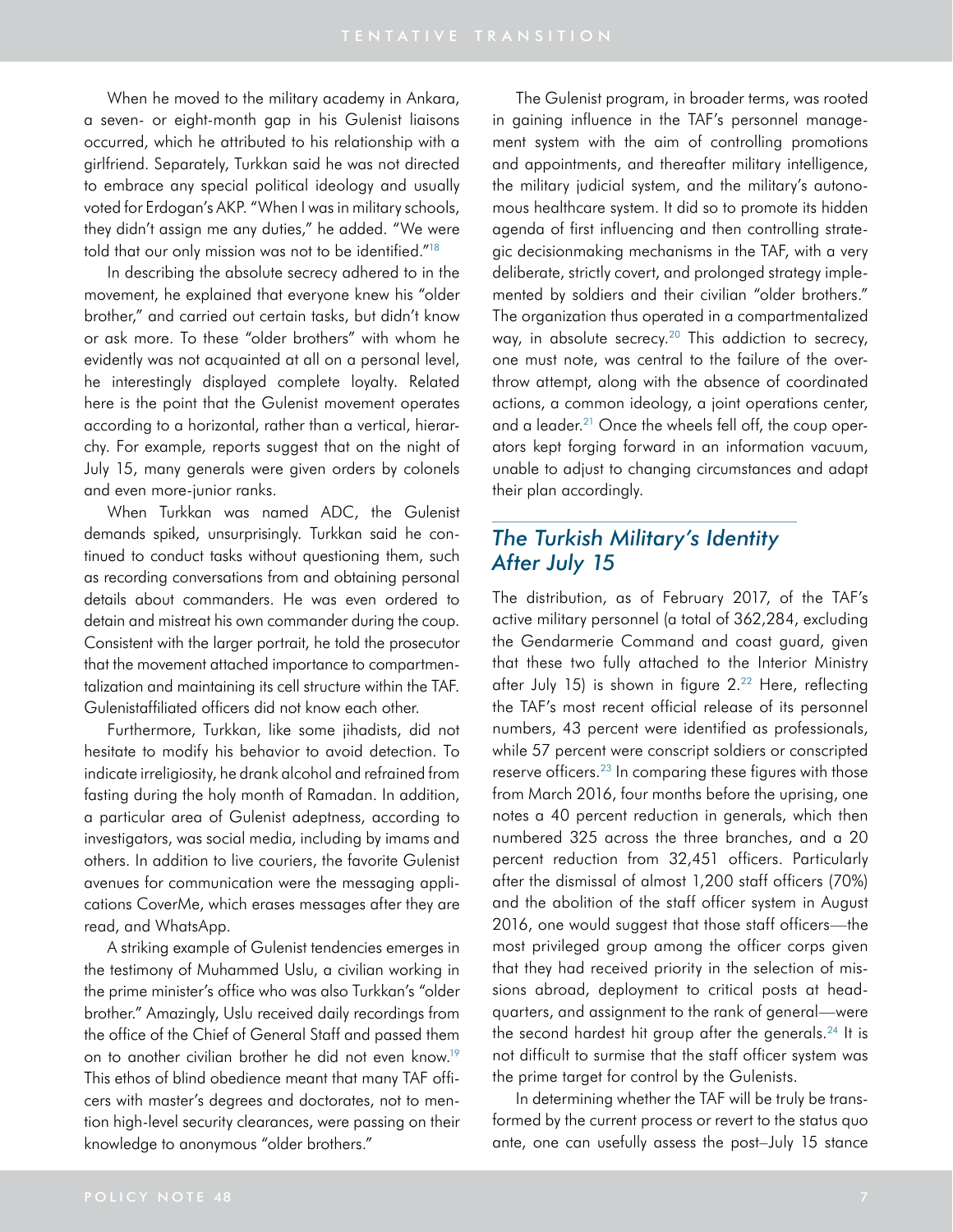

FIGURE 2 Distribution of TAF Active Military Personnel as of February 2017

held by military elites toward change, based on several measures: opinions on military transformation; worldviews and political orientations; service affiliations; ranks; perspectives on officer service as a profession; and views on rank, privilege, and status. Such an analysis yields three general categories:<sup>25</sup>

*1. FREE RIDERS* Military elites who have a "parasitic" relationship with the TAF, reaping benefits from the system without providing adequate value in return. This group appears to include many colonels, the top rank reached by about 97 percent of officers. In return for the sacrifices of an arduous career for themselves and their families, these officers are viewed as seeking a comfortable life and retirement. They feel they "deserve" their rank.<sup>26</sup>

*2. CAREERISTS* Military elites who have a pragmatic relationship with the military, thinking first of their own personal survival and advancement. Of the three types described here, these elites are the most receptive to political influence, focusing on short-term outcomes rather than the values inherent in the military institution or a long-term strategic vision. To support the dominant political discourse is, for them, a reliable path to upheld job security. In the Sledgehammer and Ergenekon cases, $27$  as well as the post–July 15 actions, none of the careerists' names were placed on any purge lists or published online or in other media, reflecting their inclination to self-preserve. Careerists are therefore the true winners of the post–July 15 scene, mainly due to

their cleaner records and adeptness in hiding their actual political stances. Accordingly, a great majority of those generals appointed in critical TAF cadres after July 15 have a staunchly careerist—and flexible—orientation. At the moment, such figures are likely to keep fronting strong pro-Erdogan, pro-government stances.

*3. REFORMISTS* Those hostile to the status quo, as demonstrated by their constant criticism of TAF thinking and action. Reformists tend to see the TAF as a Cold War entity and thus inferior, in either technology or tactics and techniques, to other modern militaries. Within the reformist category, two variants can be found: *traditionalists*, for whom current TAF values have diverged from values espoused during the early years of the Turkish republic (e.g., staunch secularism, Kemalism, etatism, nationalism, elitism, enlightenment), and who thus prioritize restoration of such values in any transition; and *progressives*, who favor a more forward-looking perspective based on the functional effectiveness of the military. Overall, the great majority of officers at the major and lieutenant colonel ranks, usually ages 35–45, are progressives with a reformist spirit (while some are careerists and a small proportion appear to be free riders).28 Considering the political headwinds at the higher ranks, and the limited quality of lowerlevel recruits since July 15, such officers appear to be the only group capable of leading an institutional transformation of the TAF.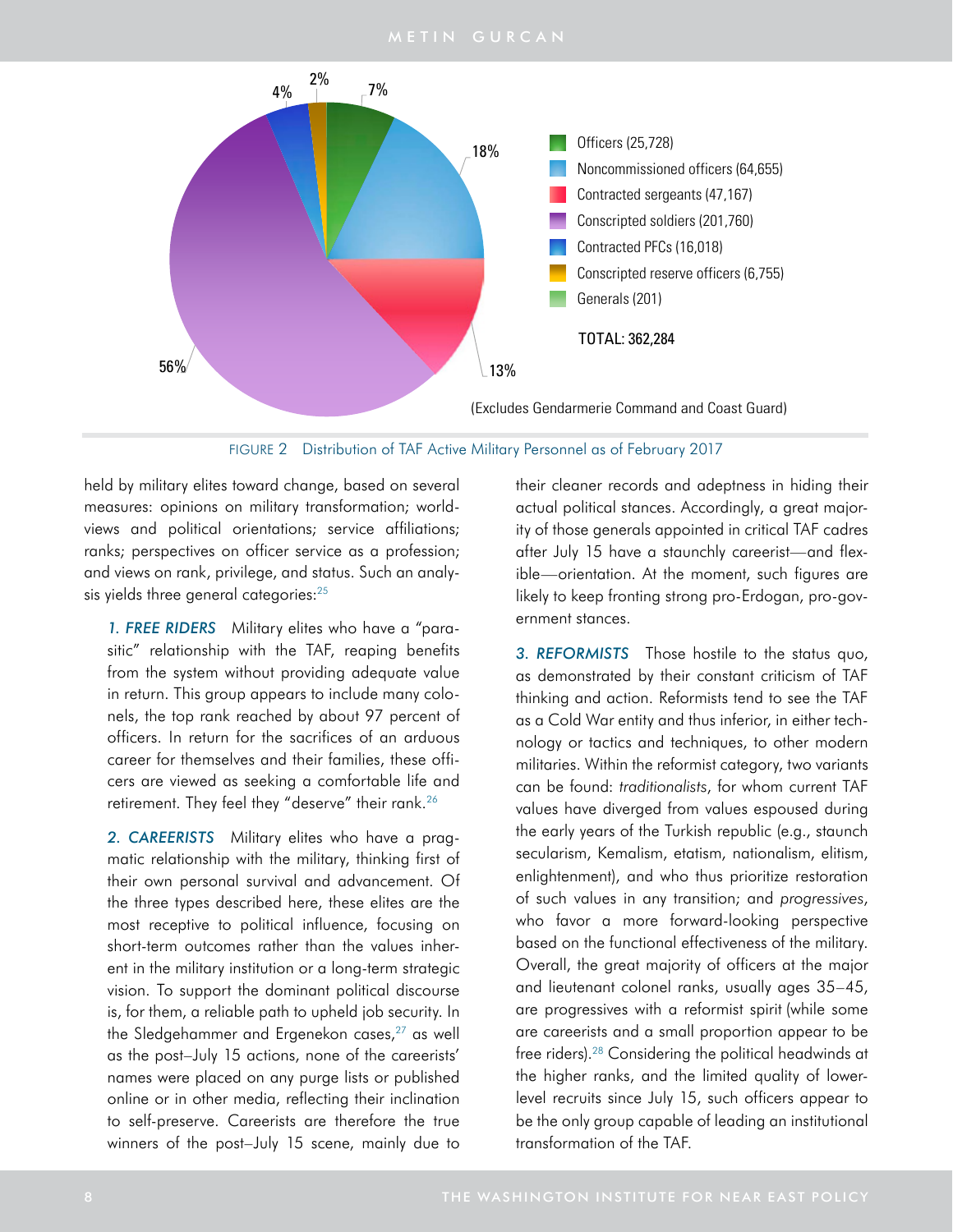In post–July 15 debates over the TAF, differences among the commands have also emerged over the pace, scale, and drivers of change. As a starting point, a common understanding holds that enacting Turkey's regional and global vision based on threat perceptions demands "jointness and interoperability" based on land-seaair cooperation. Yet, each service command appears to view jointness and interoperability in different ways. Here, generally speaking, the Land Forces Command holds a pro–status quo stance (including preserving existing privileges), versus a more reformist bent from the Air Force and Navy Commands (including ending privileges), leading to institutional rivalry and corresponding TAF factionalism.29, [30](#page-16-7) Related issues affected by this dissonance include the TAF military education system.

Following July 15, the opinions of four-star generals constituting the High Command are pivotal in the promotion and appointment of other TAF generals—but evaluation from the presidential palace is no less crucial. This explains why TAF generals outside the High Command generally shape their positions to conform with those of their military superiors as well as of President Erdogan, the ultimately decisionmaker. Such careerism compels the generals to fully absorb the dominant sentiment in both domestic and foreign policy matters. Abroad, this approach helps explain extreme risk aversion in dealing with the political leadership on power-projection efforts such as control of the Jarabulus–al-Bab–al-Rai triangle in northern Syria and forward military basing in Qatar, Somalia, and Sudan. For this reason—setting aside the traditionalist and progressive reformists, who represent roughly 25 percent of the generals—one can surmise, as of December 2017 that the great majority are pro–status quo careerists who have lined up behind the prevailing pro-Erdogan discourse.<sup>31</sup> Yet it must be mentioned that these generals are not devout Erdogan believers, and are susceptible to changing their stance parallel with power shifts in both Turkish politics and CMR.

Further broad trends emerge, as one moves down the military hierarchy, with regard to collectivism versus individualism; elitism versus egalitarianism in society; and idealistic versus opportunistic service.  $32, 33$  Here, one can suggest that the great majority of captains and lieutenants, like their higher-ranking colleagues serving as majors and lieutenant colonels, constituting the largest group in the TAF, harbor discomfort with the existing alignment. They want change.

Setting aside the tripartite division of officers laid out earlier, no clearly discernible pro- vs. anti-Erdogan split exists among the officer class, as it does in broader Turkish society. The absence of a pro-Erdogan bloc constitutes the major obstacle to reshaping the military in the president's image, at least over the next short to mid-term. A further check on Erdoganization exists in the comparative power of left-leaning traditionalists within the TAF, versus less-capable conservative military elites with Islamist leanings who theoretically could foster a pro-Erdogan camp. Thus, the overall question remains as to whether Erdogan will ultimately ally with the status quo bloc or continue his ambitious reforms, thereby siding with the traditionalists, his ostensible ideological rivals. Either way, the TAF must keep pursuing transformation as well as implementing unfinished and new military reforms, such as transfer of various responsibilities to the civilian leadership.

# *Implementation of Military Reforms Within the TAF*

According to a civilian bureaucrat working in the secu-rity sector,<sup>[34](#page-16-8)</sup> internally driven transformation appears to be a very difficult task for the TAF. Two additional hindrances seem to be: inadequate civilian capability in the defense/security field, even as the civilian and military sectors become integrated, and a continuing lack of civilian trust toward the military class. (See figure 3 for a portrayal of current civil-military lines of authority.)

One further note is that the prime minister's office is excluded from authority in the post–July 15 security architecture. As indicated by the dotted lines in Figure 3, uncertainty persists regarding the institutional status, roles, and missions of the TGS, creating friction with the Defense Ministry, which has traditionally coordinated mainly procurement, budgeting, and drafting, otherwise remaining subordinate to the TGS. After the uprising, however, the Defense Department gained control of the professional military education system and operational control of the army, navy, and air force. Despite more than eighteen months having passed since the uprising, an optimal balance has yet to be established between the Defense Department and TGS. Establishing such a balance is indeed essential to achieving operational effectiveness for the TAF.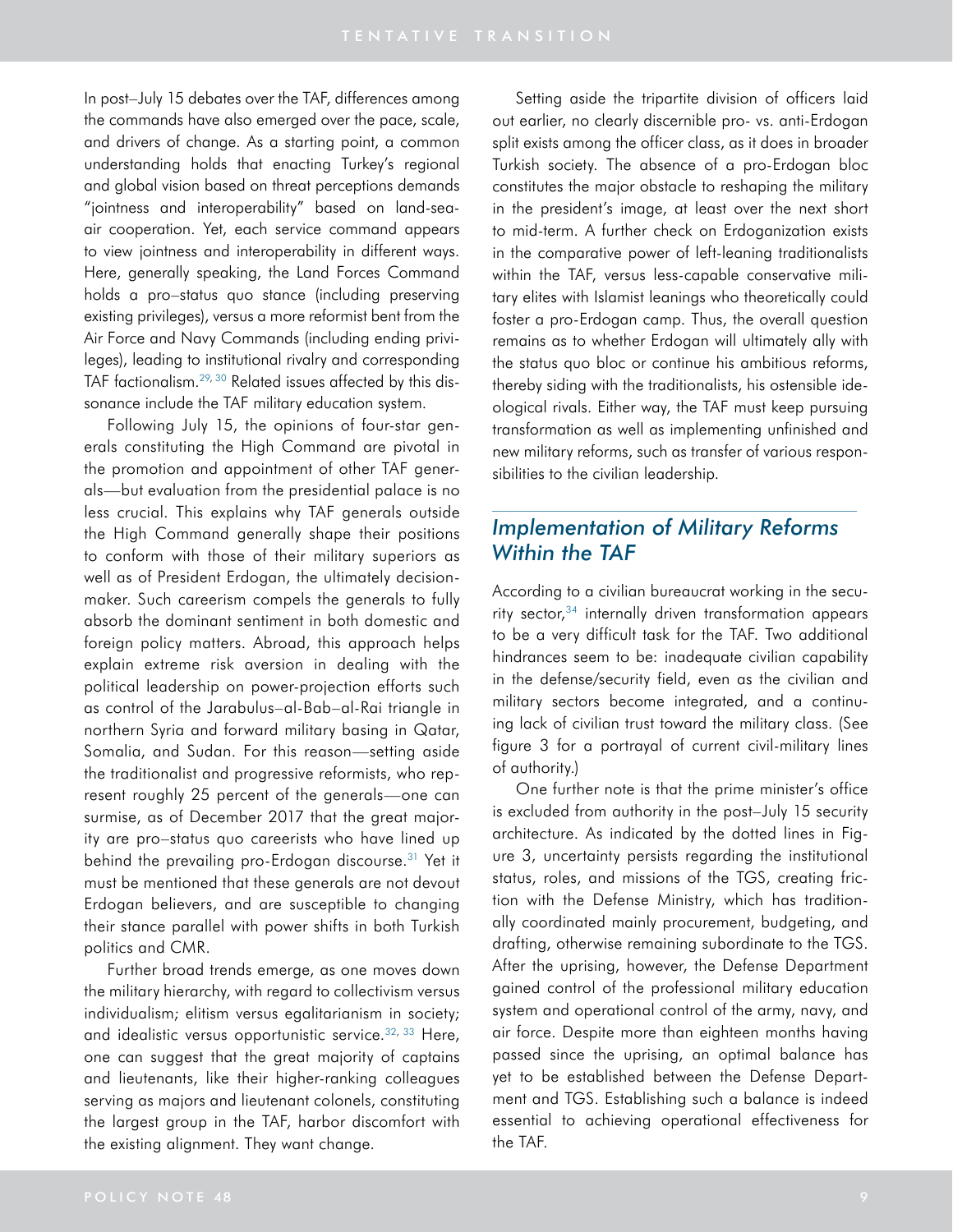



FIGURE 3 Current State of TAF's Institutional Transformation

# *SOURCES OF FRICTION*

The following four sources of friction in the post–July 15 scene have heightened tensions among military elites, harmed progress at the strategic-political level, and hindered operations:

- Friction between civilian and military elites over the causes, scale, and tempo of needed military reforms
- Friction between the Defense Ministry and TGS regarding optimal balance of responsibility given continuing ambiguity over the TGS's role in Turkey's security architecture
- Friction between the pro–status quo camp (free riders; most careerists) and the reformists over the future direction of the military; relatedly, between traditionalists and progressives within the reformist camp—all of which is intensified by Erdogan's apparent indecision over whether to ally with the status quo bloc or the reformists
- Friction between military elites with different worldviews as applied to the military's new institutional identity; e.g., questions about the role of Islam; proor anti-U.S. sentiment; pro- or anti-NATO stance

and participation in the Western security architecture as opposed to a "nonaligned" position

The post–July 15 TAF, meanwhile, has the following principal needs, owing to inadequate coordination between civilian and military elites, the broader Defense Ministry–TGS rivalry, and the intramilitary struggle between status quo adherents and reformists:

- Jointness, civil-military integration, and proper assignment of operational functions in multidomain battlespaces to achieve greater operational effectiveness
- A professional military education system at both the undergraduate and graduate levels so as to quickly make up for deficient intellectual capital
- Religious balance between the military's freedom *from* religion and religious freedom *within* the military

## *POSSIBLE ROLES FOR THE TGS*

Amid uncertainty over the TGS's role in an emerging civilian-centered military architecture—encompassing the Defense Ministry, president's office, and service commands—three potential scenarios arise: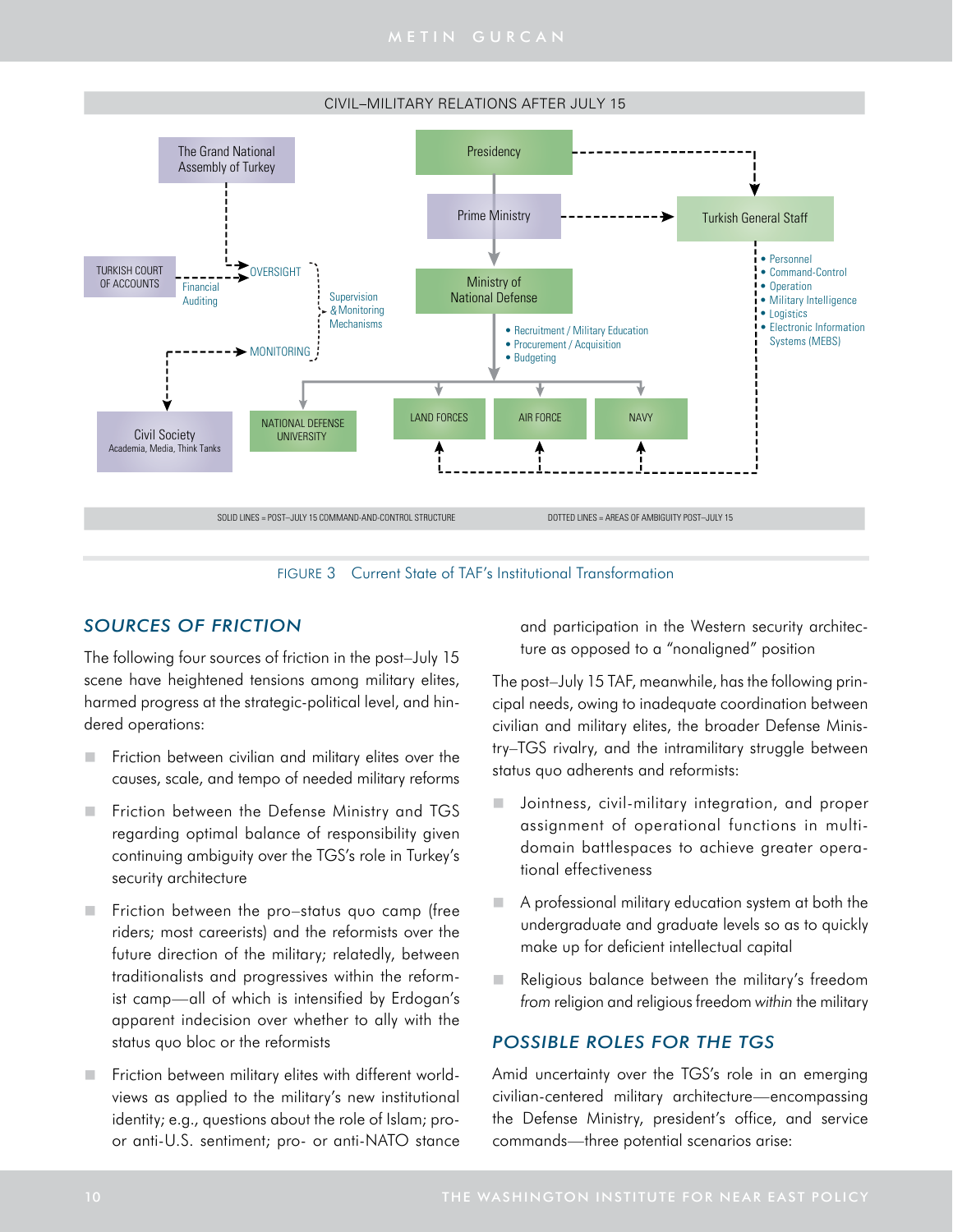- *1. Direct subordination to the president's office*, joined by preservation of the current TGS organizational structure and reacquisition of recently ceded privileges (e.g., over military education and promotions) so that it retains full control of the service commands, as pre–July 15. This is the preferred approach for careerists and free rider military elites, allowing them direct engagement with the president's office and the TGS, and thus to keep a range of privileges. Relatedly, traditionalists seek a return to the parliamentary system, while the TGS wants to regain previous areas of autonomy, such as that over the military health system, along with an independent military judiciary and full control of the officer promotion system.
- *2. A "hybrid model" that merges the Defense Ministry and TGS* to manage operational capabilities for the service commands. Around the midpoint between status quo and reform, this approach would necessitate delicate management and incremental change. Hypothetically, it could become viable if current chief of staff Hulusi Akar voluntarily retired. Erdogan could then, in theory, appoint him defense minister while symbolically allowing him to retain his chief of staff portfolio, should a full-fledged executive presidency be established after the presidential election scheduled for November 3, 2019.
- *3. Direct TGS subordination to the Defense Ministry,* including transfer of its current organizational structure. In this scenario, the TGS would be transformed into a mere "coordinator agent" with symbolic status in the new security architecture, thereby dealing an obvious blow to the TAF's institutional continuity. This reform approach was proposed by a number of pro-government pundits and experts<sup>35</sup> after the July 15 uprising, yet it has not been realized—and is unlikely to be realized in the near future, given insufficient resources and intellectual heft at the Defense Ministry needed to enact the complete takeover.

As implied thus far, the dual civil-military management of Turkey's national security system has many shortcomings, including an unclear TGS–Defense Ministry division of labor and duplicative processes in areas such as strategic planning and force generation, professional military education, procurement, and personnel management. Such redundancies have hampered the effectiveness of the TAF, engendering strategic confusion on the management of military transformation and blocking the emergence of space for greater interoperability and civil-military integration. These setbacks can be remedied in the following ways:

- **TGS–Defense Ministry sharing of functions for per**sonnel management, operations, military intelligence, logistics management, and Combat Electronic/Information Systems (MEBS, in the Turkish acronym)
- Resolution of TGS–Defense Ministry uncertainty concerning strategic issues, such as management or coordination of jointness and civil-military integration, by definitively deciding which branch should manage the reforms so as to avoid existing overlap
- Resolution of which branch should control the professional military education system curriculum, including the NDU

## *PERSONALIZATION OF TAF PROMOTIONS*

A major outcome of the August 2, 2017, meeting of Turkey's Supreme Military Council was to reinforce the agency of current Chief of Staff Akar. The underpinnings of this development show how near-term civil-military relations can perhaps be best grasped not from an institutional perspective but rather by understanding the strong personal rapport between General Akar and President Erdogan.<sup>36</sup>

The emboldening of Akar was not without earlier signals. In particular, it was predated by the naming, on July 19, 2017, of then defense minister Fikri Isik as deputy prime minister and his replacement in the Defense Ministry with Nurettin Canikli, who has an economics background and a strong vision for the Turkish defense industry. Indeed, the sharp differences between Isik and Akar on matters such as military education and the TAF's institutional transformation were no secret. Isik's departure thereby drained the ministry of some potency against the chief of staff and, in turn, boosted Akar not only in the military milieu but also within the Defense Ministry and broader civilian government, given his support from Erdogan. This dynamic of presidential control over the TGS will be strengthened, and likely persist until 2021, if Gen. Yasar Guler, the incumbent Land Forces commander, reputed for his strong careerist approach, succeeds Akar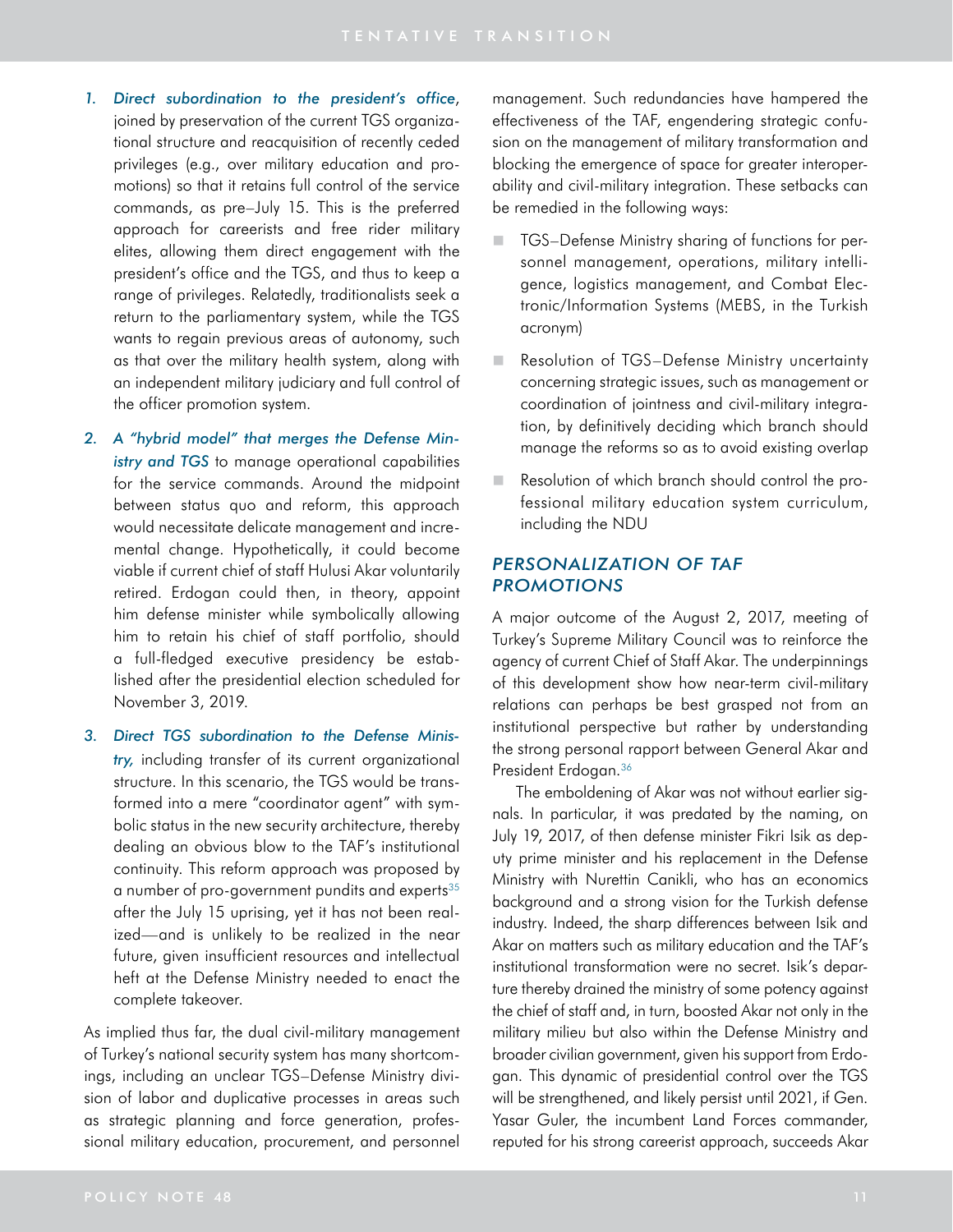as TGS chief in August 2019. More generally, the extreme personalization could effectively deinstitutionalize Turkish CMR and, by extension, weaken the TAF as an entity, ultimately degrading its operational effectiveness.

Even earlier, on December 24, 2016, the govern-ment issued Decree No. 696,<sup>[37](#page-16-9)</sup> shifting control of the Undersecretariat for Defense Industries (SSM), which is responsible for defense procurement, from the prime minister's office to the Defense Ministry.<sup>38</sup> For 2018, the SSM has been allocated nearly \$11 from the general budget and is effectively operating under full control of the presidency. Such presidential authority encompasses procurement, the creation and signing of all deals relating to the country's military and police forces, and the chairing of the Defense Industry Executive Committee, Turkey's top committee on procurement. All this marks a further reduction in the prime minister's agency in Turkey's defense-security architecture—and the corresponding empowerment of the president.<sup>39</sup> Yet to be determined, however, is whether the presidency will engage mainly the Defense Ministry or TGS in running Turkey's defense-security procurement system. This outcome will be decisive in shaping the end state of the rivalry between the Defense Ministry and the TGS.

# *Changes at the Operational Level*

In examining one Turkish military exercise (Efes 2016) and one military operation (Euphrates Shield) that occurred, respectively, before and after the July 15 uprising, one can deduce ways in which officer effectiveness derives from the TAF's structural and organizational status and has been shaped by post-uprising transformations. More pointedly, the TAF's operational effectiveness appears to have been gradually corroded by a lack of clear-cut political directives, insufficiently coherent civil-military integration, very low levels of jointness, and the power struggle among military elites.

## *EFES 2016 MILITARY EXERCISE*

From May 4 to June 4, 2016, the TAF carried out its most sophisticated combined/joint military drill ever in the Aegean town of Efes/Selcuk (ancient Ephesus), providing insight into the extent of its pre-uprising conventional capabilities. The exercise held the overarching goal of improving combined and joint combat operations, including amphibious, air assault, and counterterrorism operations. In particular, the exercise allowed the military to test the first Turkish-made corvette developed as part of the National Ship Project (MILGEM), along with T129 military helicopters and Bayraktar TB2 armed drones. Close observation of both the planning and active phases of the drill attests to the successful integration of the new weapon systems and platforms.<sup>40</sup> Also worth mentioning is that, along with Turkey's land, air, naval, and gendarmerie forces, some nine hundred military staff from Turkey's major allies, including the United States, Azerbaijan, Qatar, Saudi Arabia, Britain, Pakistan, Poland, and Germany, participated in Efes 2016, which was watched by 255 delegates from seventy-nine countries. $41$ 

Participating units executed scenarios pertaining to a hypothetical request for United Nations assistance by the imaginary country of "Arnlad" against invasion by another country. These scenarios required a dynamic mission set to meet the challenges of a multi-domain battlespace, including cyberspace. Among the apparent successes registered by the TAF were those involving a brigade-level beachhead seizure, counterterrorism operations, a special operations mission centered on hostage rescue, humanitarian aid operations for refugees, and cyberwarfare. Whether or not the TAF conducts the Efes military exercise scheduled for May 2018, and whether it does so successfully, will indicate much about the conventional operational effectiveness of the post-uprising force.

## *OPERATION EUPHRATES SHIELD*

On August 24, 2016, just over a month after the uprising, Operation Euphrates Shield was initiated, coinciding with military reforms directly affecting the nature of CMR, along with the mass purges. In the initial phase, Ankara emphasized the limited time and scope of the mission, which was aimed at maintaining border security and confronting the Islamic State, thereby constituting an act of self-defense against terrorism codified under Article 51 of the UN Charter. The operation, however, gradually encroached southward, ending, after seventytwo days of fierce fighting, with the capture of al-Bab, north of Syrian-government-controlled Aleppo. On a tactical level, Euphrates Shield achieved some successes, such as familiarization with Islamic State fighting methods and the need to blend unconventional with conventional military capabilities, particularly in urban settings. But at the diplomatic-political level, the campaign was constrained by poor management. The TAF, furthermore, struggled to adapt to changing circum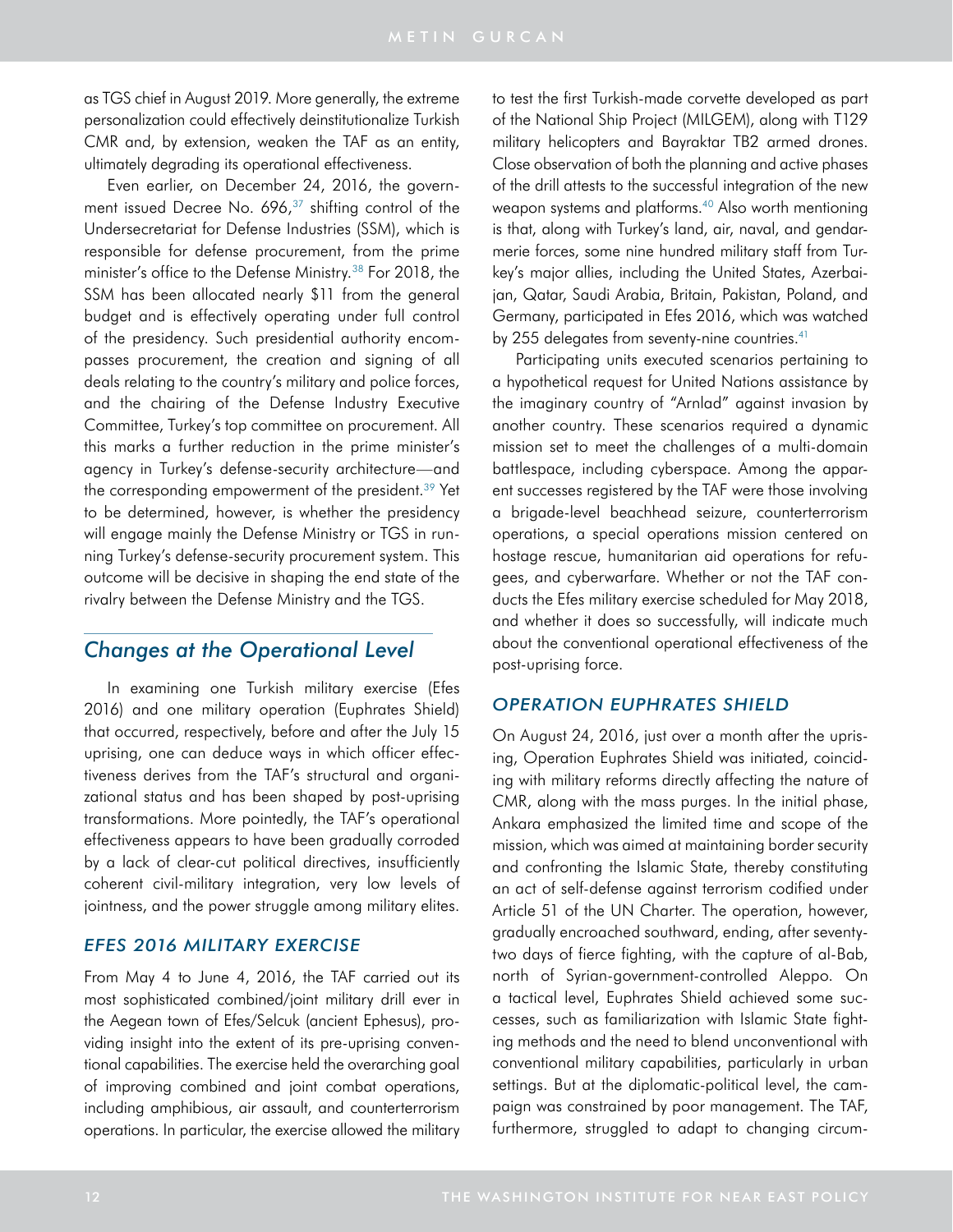stances on the ground while demonstrating low levels of situational awareness at the operational level.

The initial achievements of the operation, which can be broken down into four phases, arguably led to a gradual widening beyond the initial objective, which was to clear and hold only the border area between Jarabulus and al-Rai:

- *1. Capturing Jarabulus (3 days, Aug 2016)*. This phase was designed and planned as a Special Forces operation by Maj. Gen. Zekai Aksakalli, a commander whose reputation and popularity rose after July 15, given his apparent role as among top generals to have actively resisted the coup plotters.
- *2. Clearing the border area between Jarabulus and al-Rai (14 days, Sept–Oct 2016)*. During this period, forces cleared an area encompassing 1,100 square kilometers.
- *3. Encroaching southward (≈30 days, Nov 2016)*. During this phase, Turkish forces found themselves increasingly exposed to improvised explosive devices (IEDs) and antitank guided missiles from the Islamic State, a change in the adversary's approach that could not be meticulously assessed at the Turkish operations center in Kilis, which focuses on special operations. At the heart of this assessment failure was the dominance of Special Forces planning personnel in a changing campaign. Indeed, the gradual evolution of Euphrates Shield from a Special Forces operation to a new type of counterterrorism operation requiring an optimal blend of conventional armored units, indirect heavy-fire support with tube and rocket artillery, commando battalions, and unconventional capabilities (e.g., guiding proxies for desired tactical outcomes, anti-IED measures, antidrone warfare, and tunnel warfare in urban settings) should have facilitated the introduction of new staff with appropriate expertise at the operations center—yet this requirement was not fulfilled.

After the killing on November 24, 2016, of three Turkish soldiers in an IED attack in northern al-Bab, just six days before the start of the al-Bab offensive, some groups within the Free Syrian Army (FSA), Turkey's local partner in the region, deserted owing to internal rivalries and lack of discipline. To compensate for this loss of support, the Turkish military deployed a battalion from the 57th Commando Regiment–Sarikamis, a battalion from the 4th Com-

mando Brigade–Tunceli, and two battalions from the 1st Commando Brigade–Kayseri. Furthermore, all battalions of the 2nd Armored Brigade–Istanbul, equipped with Leopard 2A4 tanks, and the 20th Armored Brigade–Urfa, with M60T tanks, were deployed to the theater of operation. This increase in conventional capabilities implicitly elevated 2nd Army commander Gen. Metin Temel, a development that, in turn, riled General Aksakalli, who perceived a "conventionalization" of the operation that could tarnish his ascendant stature in Ankara. Such operational friction between the generals constituted the primary factor leading to the mismanaged planning and conduct of the operation.

*4.* Siege and capture of al-Bab *(100 days, Dec 2016–Mar 2017)*. The Islamic State's establishment of resilient defensive perimeters in urban areas, along with its use of suicide-vehicle-borne IEDs (SVBIEDs), tunnel warfare, and antitank missiles, called for revamped planning for the al-Bab offensive. Yet General Aksakalli and his staff, which overwhelmingly comprised officers with a Special Forces background at the Kilis operations center, did not foresee the Islamic State's resolve within al-Bab's city center, and thus did not accordingly increase numbers of staff officers with conventional warfare backgrounds in the planning room. Further, they appear to have failed to recognize the need to increase situational awareness through intelligence-surveillance-target acquisition-reconnaissance (ISTAR) capabilities, provide armor and mechanized support for the advancing FSA fighters who remained, and furnish close air support to neutralize the Islamic State's armored units and fortified fixed facilities inside al-Bab—as well as indirect fire support involving heavy tube and rocket artillery fire to cover the advancing groups toward the Islamic State's well-fortified defensive perimeters in and around al-Bab.

The first offensive aimed at capturing Aqil Hill, a key area northwest of the city center, was initiated in early January 2017. Yet this campaign was carried out without proper planning and coordination among the participating units and lacked adequate numbers of armored/mechanized units and fire-support systems; most important was the absence of close air support. Unsurprisingly, this dearth of tactical coordination and support, and the associated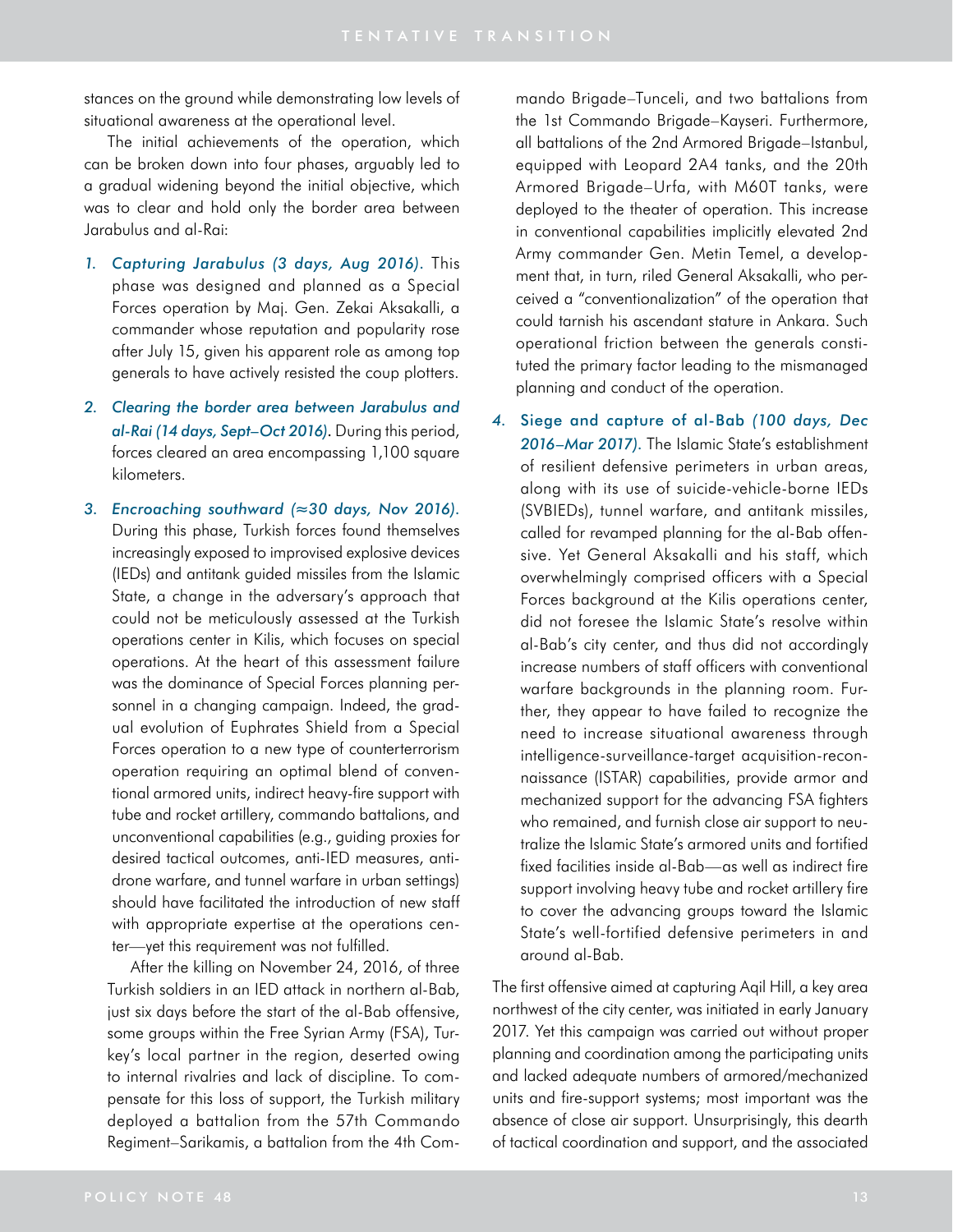confusion—which also affected the FSA elements—contributed to operational problems. This was the case even though the broader campaign can be seen to reflect a tactical success (as elaborated later). Still, in any future such engagement, the Turkish military will have to learn from such failings, improving coordination and support especially when it comes to battle against unconventional adversaries in urban terrain.

A comparison of the successes of the Efes 2016 military exercise with the shortcomings of Euphrates Shield, particularly at the operational planning level, suggests Turkey may have lost some of its pre-uprising ability to design and plan its own missions, and conduct joint operations within the TAF and along with international partners.

### *LOSSES SUSTAINED*

According to the TGS's official press release, sixty-nine Turkish soldiers were killed in action during Euphrates Shield. The data set produced by the Jane's research group suggests that 40 percent of the total casualties were caused by VBIED attacks—sixteen Turkish soldiers in one such attack on December 22, 2016—while 30 percent were caused by indirect Islamic State mortarand rocket fire as soldiers rested in forward operational bases, and 20 percent by roadside IEDs, particularly inside al-Bab. Other accidents account for the remaining 10 percent. On February 9, 2017, three Turkish soldiers were accidentally killed by a Russian airstrike due to "lack of coordination," as reported by the Russian sources. Not a single Turkish soldier, it is worth noting here, was killed during an armed engagement with the Islamic State. In addition, around 220 Turkish soldiers were wounded, mostly by VBIED and roadside IED attacks. According to a source who fought during Euphrates Shield within a Turkic brigade known as the Sultan Murad Division, FSA groups supported by Turkey suffered a thousand wounded and around four hundred killed, most of whom were from Ahrar al-Sham, Sultan Murad, and Harakat Nour al-Din al-Zinki.<sup>42</sup> On March 31, 2017, the TGS announced that about three thousand Islamic State militants and five hundred militants from the Syrian Kurdish People's Defense Units (YPG) had been "neutralized" during the operation.

Regarding material losses, a list leaked on social media on December 23, 2016, allegedly prepared by the Kilis operations center, indicated various levels of damage to the following Turkish military armored vehicles: ten Leopard 2A4 tanks, one M60-A3 tank, three improved armored personnel carriers (known in the Turkish acronym as GZPT), and three Cobra armored vehicles, with the last targeted mainly near Aqil Hill, where severe clashes took place from late December 2016 to early March 2017. Additionally, around twelve ACV-15-type armored personnel carriers delivered by the Turkish military to the FSA were damaged or captured by the Islamic State. Official Turkish sources did not contradict the leaked list.

## *LESSONS LEARNED FOR ANKARA*

In seeking to improve coordination among different participants in largely urban campaigns such as Euphrates Shield, the Turkish military must learn to blend conventional armored operations with counterterrorism operations carried out by elite units. As demonstrated during the Syrian campaign, Special Forces appear best suited to a secondary role in planning and execution against an unconventional adversary such as the Islamic State. Better outcomes will likely require small-unit battles with combined arms, mixing conventional capabilities like armored warfare, close air support, unmanned aerial vehicles (UAVs), and tunnel warfare with conventional capabilities like counter-IED efforts and improved proxy support.

Mainly due to political-diplomatic mismanagement of the last two phases—the advance southward and the capture of al-Bab—Turkey did not benefit from full support from the U.S.-led anti–Islamic State coalition, nor could it persuade Russia, which held airspace dominance west of the Euphrates River, to allow for better provision of close air support. Ankara's inability to elicit either U.S. or Russian backing during these later phases, reflecting diplomatic-political inefficacy, became manifested as operational challenges on the ground. For instance, the absence of both effective coalition support and Russian cooperation during the capture of al-Bab caused operational deficiencies in ISTAR capabilities as well as medical evacuation and critical logistical support from helicopters. The limited ISTAR capabilities, rooted mainly in an inability to use UAVs and fixed-wing intelligence airplanes twenty-four hours a day, specifically increased exposure to the highly time-sensitive SVBIED attacks, a new threat for the Turkish military, exacerbated by extremely low situational awareness. The failure to provide close air support, meanwhile, resulted in inadequate responses, in particular to Islamic State armored units and safe havens inside al-Bab. Lastly, undelivered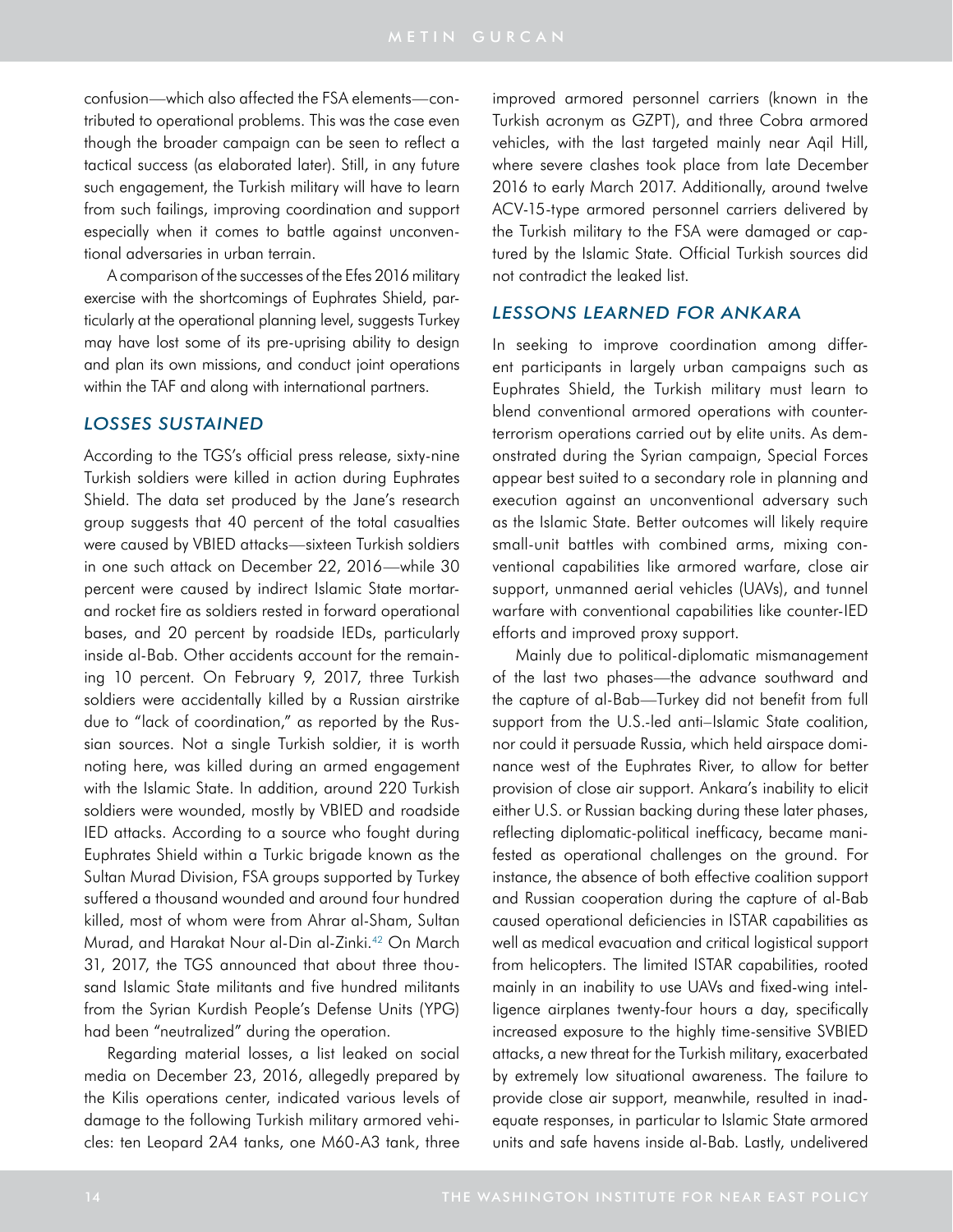medical air evacuation in all phases of Euphrates Shield harmed the fighting morale of Turkish soldiers.

In recent historical context, Operation Euphrates Shield was, in many respects—including its drivers, conduct, direction, losses sustained, foreign policy implications, and other consequences—unlike any other Turkish cross-border operation, with points for comparison including Operations Hammer I and II (1997–98) and Operation Sun (2008), both into Iraq. Overall, Euphrates Shield could be defined as a tactical success, but one that suffered from poor management at the operational level and very poor direction at the political-diplomatic level. As already implied, Ankara's political-diplomatic efforts failed to foster the necessary conditions to achieve optimal operational effectiveness, such as round-the-clock airspace control during an operation. Turkey also faltered when seeking to integrate the FSA groups into its plans, and fell short when devising strategies to influence Washington and Moscow and reassure these potential partners that Assad would remain neutral, if not fully supportive, of such operations. The aforementioned inability to adapt to changing circumstances on the ground, as well as to diplomatically facilitate a more secure operational theater for ground troops, represents a particular hurdle for future Turkish military engagements of this type. Despite positive outcomes such as the capture of Jarabulus and al-Bab, and improved border control, the evolution from a Special Forces to a counterterrorism operation requiring mixed military capabilities led to a gradual shift in objectives and resulted in an unplanned longterm commitment, otherwise known as mission creep.

# *Conclusion*

For decades, the Turkish military embodied a staunchly secular, modernist perspective blended with nationalist themes. Among officers, a pro-Western mentality prevailed. Other attributes included sympathy for NATO, satisfaction with and separateness from the civilian sphere, distrust of and a desire to be above politics, a high sense of moral responsibility, an aristocratic approach to officership, the notion of soldiering as a way of life, and a feeling that military schools groomed "eliteness."

After the uprising on July 15, 2016, however, these characteristics should no longer be considered immune to change. Operationally, the TAF has indeed been very busy, conducting counterterrorism operations both inside Turkey and abroad, border security missions, peacekeeping tasks in Afghanistan, and forceprojection efforts in places including Qatar, Somalia, and on Sudan's Suakin Island. But such activity should not be misconstrued as operational coherence. Without a doubt, since the uprising, hasty reforms and mass purges have unsteadied the institutional ground beneath the TAF. Strategic-political confusion reigns, owing to the absence of a clear political vision, the ambiguity of the TGS's post–July 15 status, and the Turkish political system's transition from a parliamentary to an executive presidential system. Consequences have included aggravated power struggles and apparent insufficient intellectual capital in the military, and the dwindling of already low security-related resources in the civilian sector. More important, all these institutional challenges coincide with never-ending crises between Turkey and its Western allies, particularly the United States.

Trends for the remainder of 2018 look no brighter. The long-running Turkish drift away from the West will likely prompt a continued deterioration in military ties with the Western security bloc. Domestically, Erdogan's push toward the finalization of an executive presidency will tie up the state's decisionmaking apparatus—with the overall bureaucracy continuing to bend toward the president's vision—and Turkey's armed conflict with the PKK will continue while the country simultaneously deals with violent Salafi-jihadist networks, both at home and across the Syrian border. Regional dynamics affecting Turkey—namely, souring ties with the European Union; the Islamic State's mutation from a governing entity back into an insurgency in Iraq and Syria; Ankara's strategic interactions with Baghdad, Tehran, Damascus, and Erbil; and the expansion of the semiautonomous Kurdish enclave in northern Syria known as Rojava will likely increase tensions in the Middle East.

Despite the obvious challenges, the time is right for Turkey's traditional allies to constructively engage with the TAF to help it overcome these challenges—while preserving at least a portion of Turkey's traditional Western orientation—beginning with the following steps:

 *The United States, in particular, should seek opportunities to engage with the TAF, both to help the Turkish military remedy its post-coup deficits and to revitalize its Atlanticist, reformist spirit.* One important related move would be expanding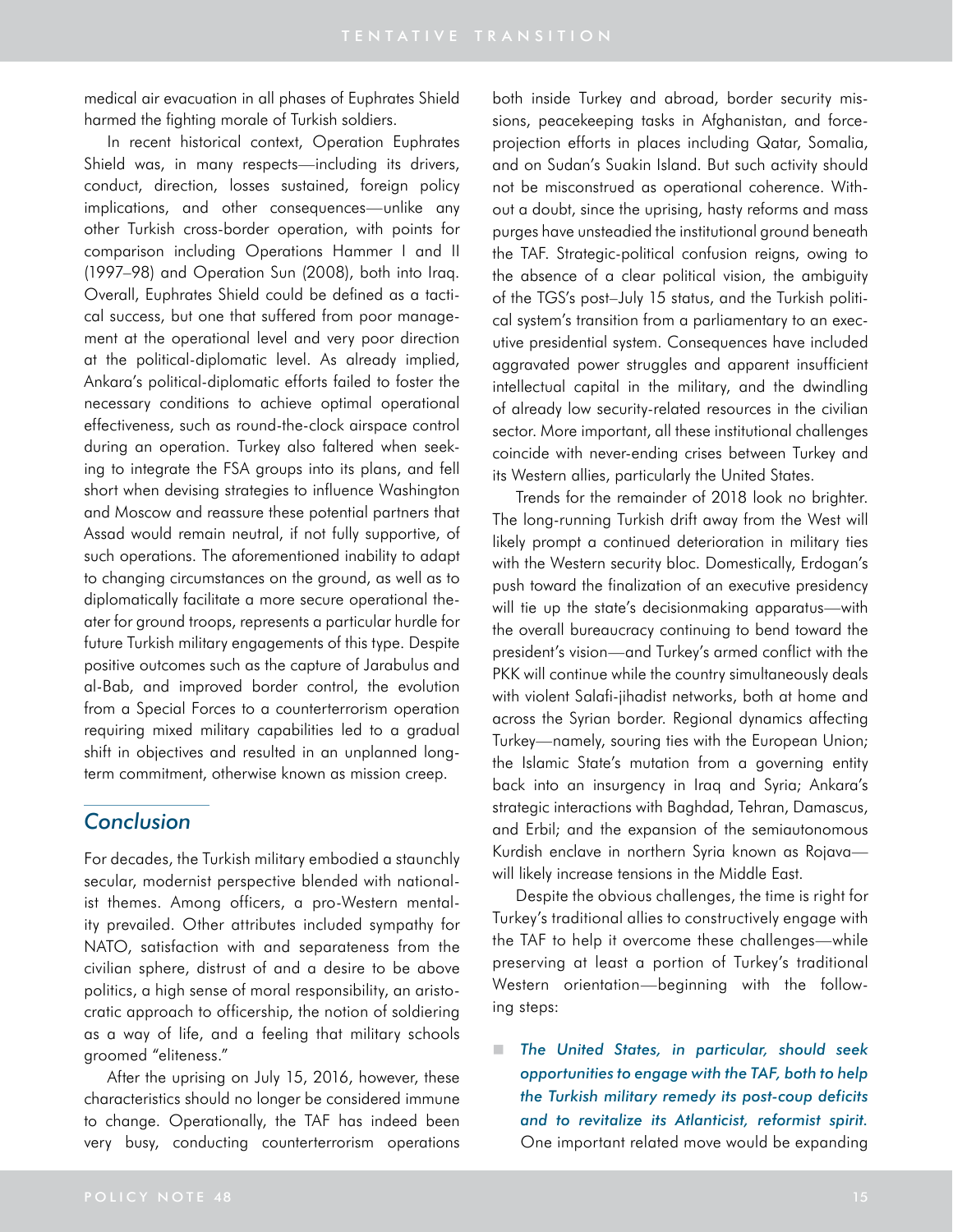the International Military and Education program for Turkish officers and NCOs beyond its pre-2016 scale at U.S. military institutions and civilian universities. In particular at the graduate level, the United States should facilitate funding and fellowship opportunities to enhance the TAF's professional military education. To this end, the pursuit of scholarly engagement between the U.S. NDU and its newly founded Turkish namesake institution through activities such as student exchange programs, fellowship offerings, and joint seminars and workshops could remind the Turkish military class of the merits of a progressive, Western approach.

- *To boost bilateral military-to-military relations, U.S. decisionmakers and policy shapers should establish mechanisms for separating the diplomatic domain with Turkey, bogged down by chronic crises, from the professional-military one.* Here, the trap of "short-termism" must be avoided. Instead, a big-picture approach should focus on enhanced cooperation with the TAF in the fields of institutional transformation, strategic foresight, and future design.
- *To promote scholarly debate on new approaches, models, and perspectives on CMR and security sector reform, U.S. and Turkish academics could organize seminars, workshops, and panels.* Furthermore, U.S.-based think tanks with a security focus should be encouraged to be more engaged with Turkey-related issues.
- *NATO must be more involved in the TAF's transformation.* Unfortunately, such a responsibility has been mostly neglected by the alliance since the July 15 uprising. The corresponding sentiment that NATO has "turned its back on the TAF" has gained traction in Turkey, fanned by Russian agitation and propaganda.43 In response, NATO's Allied Command Transformation should engage more closely with the TAF to reshape its structure, forces, capabilities, and doctrine, thereby helping refresh the military's approach and ability to adapt to changing circumstances, a need the Euphrates Shield operation demonstrated so starkly.

### *Notes*

- <span id="page-15-0"></span>1. Contrary to conventional thinking, the author is inclined not to define the act on the night of July 15, 2016, as a classical coup attempt, but rather as an "attempted military uprising" by a small clique comprising Gulenist officers, officers with strong sentiments against Erdogan and his Justice and Development Party, elements being *blackmailed or deceived* by the Gulenist network, careerists, and others merely obeying orders. Indeed, the putschists were not guided by a profound ideology or coherent esprit de corps, a strong and all-encompassing motivation to break the will of pro-government forces, or a clear political road map for the transfer of political power. For many senior officers who had been on the government's monitoring or detention lists owing to their links to Gulenists, participation in the attempted overthrow was instead a kamikaze-like gesture. Had they not acted on that night, they would have been dismissed at the Supreme Military Council meeting in early August 2016 and then subjected to legal investigations. Their involvement appeared to be their only preemptive bet.
- 2. Metin Gurcan, "What Went Wrong with Turkey's WhatsApp Coup," Al-Monitor, July 19, 2016, [https://www.al-monitor.](https://www.al-monitor.com/pulse/originals/2016/07/turkey-coup-attempt-basic-cause-was-premature-birth.html) [com/pulse/originals/2016/07/turkey-coup-attempt-basic](https://www.al-monitor.com/pulse/originals/2016/07/turkey-coup-attempt-basic-cause-was-premature-birth.html)[cause-was-premature-birth.html.](https://www.al-monitor.com/pulse/originals/2016/07/turkey-coup-attempt-basic-cause-was-premature-birth.html)
- <span id="page-15-1"></span>3. "Erdoğan, KHK ve OHAL'e devam dedi: Referandum için üzerime düşeni yapacağım" [Erdogan says state of emergency will continue: "I will do what I can for the referendum"], *Diken*, Mar. 2, 2017, [http://www.diken.com.tr/](http://www.diken.com.tr/erdogan-khk-ve-ohale-devam-dedi-referandum-icin-uzerime-duseni-yapacagim/) [erdogan-khk-ve-ohale-devam-dedi-referandum-icin-uzeri](http://www.diken.com.tr/erdogan-khk-ve-ohale-devam-dedi-referandum-icin-uzerime-duseni-yapacagim/)[me-duseni-yapacagim/.](http://www.diken.com.tr/erdogan-khk-ve-ohale-devam-dedi-referandum-icin-uzerime-duseni-yapacagim/)
- 4. Metin Gurcan, "Profile of a Dedicated Gulenist in Turkey's Military," Al-Monitor, July 27, 2016, [https://www.al-monitor.](https://www.al-monitor.com/pulse/ru/originals/2016/07/turkey-coup-attempt-profile-of-gulenist-soldier.html) [com/pulse/ru/originals/2016/07/turkey-coup-attempt-pro](https://www.al-monitor.com/pulse/ru/originals/2016/07/turkey-coup-attempt-profile-of-gulenist-soldier.html)[file-of-gulenist-soldier.html.](https://www.al-monitor.com/pulse/ru/originals/2016/07/turkey-coup-attempt-profile-of-gulenist-soldier.html)
- 5. Metin Gurcan, "Never-Ending 'Emergency' in Turkey Is Actually Creating One," Al-Monitor, Nov. 10, 2017, [https://](https://www.al-monitor.com/pulse/originals/2017/11/turkey-rising-dissent-against-prolonged-emergency-rule.html) [www.al-monitor.com/pulse/originals/2017/11/turkey-ris](https://www.al-monitor.com/pulse/originals/2017/11/turkey-rising-dissent-against-prolonged-emergency-rule.html)[ing-dissent-against-prolonged-emergency-rule.html.](https://www.al-monitor.com/pulse/originals/2017/11/turkey-rising-dissent-against-prolonged-emergency-rule.html)
- 6. Burhanettin Duran, "The Executive Presidency and Turkey's Future," *Daily Sabah*, Jan. 31, 2017, available at [https://www.](https://www.setav.org/en/the-executive-presidency-and-turkeys-future/) [setav.org/en/the-executive-presidency-and-turkeys-future/](https://www.setav.org/en/the-executive-presidency-and-turkeys-future/).
- 7. Metin Gurcan and Megan Gisclon, "Turkey's Security Sector after July 15: Democratizing Security or Securitizing the State?" *Turkish Policy Quarterly* 15, no. 4 (Winter 2017): pp. 67–85, [http://turkishpolicy.com/article/843/turkeys](http://turkishpolicy.com/article/843/turkeys-security-sector-after-july-15-democratizing-security-or-securitizing-the-state)[security-sector-after-july-15-democratizing-security-or-secu](http://turkishpolicy.com/article/843/turkeys-security-sector-after-july-15-democratizing-security-or-securitizing-the-state)[ritizing-the-state.](http://turkishpolicy.com/article/843/turkeys-security-sector-after-july-15-democratizing-security-or-securitizing-the-state)
- 8. Burhanettin Duran and Nebi Mis, "The Transformation of Turkey's Political System and Executive Presidency," *Insight Turkey* 18, no. 4 (2016): pp. 11–27, [https://www.setav.org/](https://www.setav.org/en/the-transformation-of-turkeys-political-system-and-the-executive-presidency/) [en/the-transformation-of-turkeys-political-system-and-the](https://www.setav.org/en/the-transformation-of-turkeys-political-system-and-the-executive-presidency/)[executive-presidency/.](https://www.setav.org/en/the-transformation-of-turkeys-political-system-and-the-executive-presidency/)
- <span id="page-15-2"></span>9. "Turkey in Need of Effective Executive Presidency, Deputy PM Kurtulmus Says," *Daily Sabah*, Jan. 7, 2017, [https://www.](https://www.dailysabah.com/politics/2016/01/07/turkey-in-need-of-effective-executive-presidency-deputy-pm-kurtulmus-says) [dailysabah.com/politics/2016/01/07/turkey-in-need-of](https://www.dailysabah.com/politics/2016/01/07/turkey-in-need-of-effective-executive-presidency-deputy-pm-kurtulmus-says)[effective-executive-presidency-deputy-pm-kurtulmus-says.](https://www.dailysabah.com/politics/2016/01/07/turkey-in-need-of-effective-executive-presidency-deputy-pm-kurtulmus-says)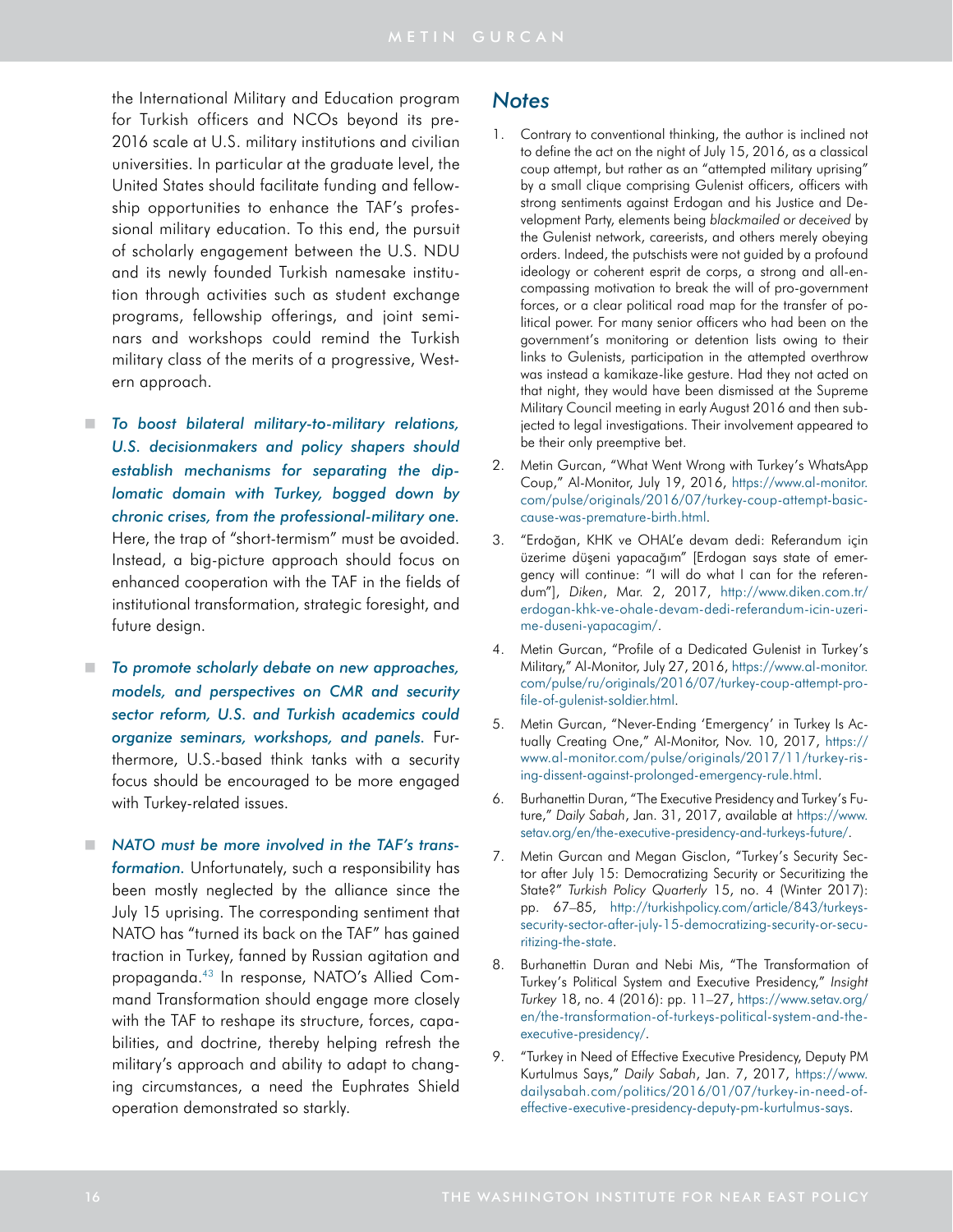- 10. Metin Gurcan, "Turkey-PKK Drone Wars Escalate," Al-Monitor, Sept. 18, 2017, [https://www.al-monitor.com/pulse/origi](https://www.al-monitor.com/pulse/originals/2017/09/turkey-pkk-drone-conflict-escalates.html)[nals/2017/09/turkey-pkk-drone-conflict-escalates.html](https://www.al-monitor.com/pulse/originals/2017/09/turkey-pkk-drone-conflict-escalates.html).
- 11. Gürcan and Gisclon, [http://turkishpolicy.com/article/843/](http://turkishpolicy.com/article/843/turkeys-security-sector-after-july-15-democratizing-security-or-securitizing-the-state) [turkeys-security-sector-after-july-15-democratizing-security](http://turkishpolicy.com/article/843/turkeys-security-sector-after-july-15-democratizing-security-or-securitizing-the-state)[or-securitizing-the-state.](http://turkishpolicy.com/article/843/turkeys-security-sector-after-july-15-democratizing-security-or-securitizing-the-state)
- 12. Dani Rodrik, "The Plot against the Generals," June 2014, available at [http://drodrik.scholar.harvard.edu/files/dani](http://drodrik.scholar.harvard.edu/files/dani-rodrik/files/plot-against-the-generals.pdf)[rodrik/files/plot-against-the-generals.pdf](http://drodrik.scholar.harvard.edu/files/dani-rodrik/files/plot-against-the-generals.pdf).
- <span id="page-16-0"></span>13. These numbers were released by the Ministry of Defense in early July 2017.
- 14. Metin Gurcan, "Will Turkey's Military Turn East or West?" Al-Monitor, Aug. 23, 2016, [https://www.al-monitor.com/](https://www.al-monitor.com/pulse/originals/2016/08/turkey-what-is-next-for-military-east-west-both.html) [pulse/originals/2016/08/turkey-what-is-next-for-military](https://www.al-monitor.com/pulse/originals/2016/08/turkey-what-is-next-for-military-east-west-both.html)[east-west-both.html](https://www.al-monitor.com/pulse/originals/2016/08/turkey-what-is-next-for-military-east-west-both.html).
- 15. Gurcan, "What Went Wrong," [https://www.al-monitor.com/](https://www.al-monitor.com/pulse/originals/2016/07/turkey-coup-attempt-basic-cause-was-premature-birth.html) [pulse/originals/2016/07/turkey-coup-attempt-basic-cause](https://www.al-monitor.com/pulse/originals/2016/07/turkey-coup-attempt-basic-cause-was-premature-birth.html)[was-premature-birth.html.](https://www.al-monitor.com/pulse/originals/2016/07/turkey-coup-attempt-basic-cause-was-premature-birth.html)
- <span id="page-16-1"></span>16. "Military Council Retired Nearly 600 Colonels," *Hurriyet Daily News*, Aug. 24, 2016, [http://www.hurriyetdailynews.](http://www.hurriyetdailynews.com/586-colonels-retired-by-turkeys-supreme-military-council-103156.) [com/586-colonels-retired-by-turkeys-supreme-military](http://www.hurriyetdailynews.com/586-colonels-retired-by-turkeys-supreme-military-council-103156.)[council-103156.](http://www.hurriyetdailynews.com/586-colonels-retired-by-turkeys-supreme-military-council-103156.)
- 17. Gurcan, "The Profile of a Dedicated Gulenist," [https://www.](https://www.al-monitor.com/pulse/ru/originals/2016/07/turkey-coup-attempt-profile-of-gulenist-soldier.html) [al-monitor.com/pulse/ru/originals/2016/07/turkey-coup](https://www.al-monitor.com/pulse/ru/originals/2016/07/turkey-coup-attempt-profile-of-gulenist-soldier.html)[attempt-profile-of-gulenist-soldier.html.](https://www.al-monitor.com/pulse/ru/originals/2016/07/turkey-coup-attempt-profile-of-gulenist-soldier.html)
- <span id="page-16-2"></span>18. Ibid.
- 19. Metin Gurcan, "Why It's So Difficult to Decipher the Gulenist Network," Al-Monitor, Aug. 2, 2016, [https://www.al-mon](https://www.al-monitor.com/pulse/originals/2016/08/turkey-coup-attempt-who-difficult-to-decipher-gulenists.html)[itor.com/pulse/originals/2016/08/turkey-coup-attempt](https://www.al-monitor.com/pulse/originals/2016/08/turkey-coup-attempt-who-difficult-to-decipher-gulenists.html)[who-difficult-to-decipher-gulenists.html](https://www.al-monitor.com/pulse/originals/2016/08/turkey-coup-attempt-who-difficult-to-decipher-gulenists.html).
- <span id="page-16-3"></span>20. Ibid.
- 21. Metin Gurcan, "Why Turkey's Coup Didn't Stand a Chance," Al-Monitor, July 17, 2016, [https://www.al-monitor.com/](https://www.al-monitor.com/pulse/originals/2016/07/turkey-kamikaze-coup-attempt-fails.html) [pulse/originals/2016/07/turkey-kamikaze-coup-attempt](https://www.al-monitor.com/pulse/originals/2016/07/turkey-kamikaze-coup-attempt-fails.html)[fails.html](https://www.al-monitor.com/pulse/originals/2016/07/turkey-kamikaze-coup-attempt-fails.html).
- <span id="page-16-4"></span>22. Since February 2017, no drastic change has occurred in the numbers and ratios within the TAF services and ranks.
- 23. See "TSK'nin Subat 2017 Personel Mevcutlari," February 1, 2017, [http://www.milscint.com/tr/tsknin-subat-2017-perso](http://www.milscint.com/tr/tsknin-subat-2017-personel-mevcutlari/)[nel-mevcutlari/](http://www.milscint.com/tr/tsknin-subat-2017-personel-mevcutlari/).
- 24. Before July 15, 2016, staff officers holding a master's degree after their two-year education at the Staff College in Istanbul were the most privileged members of the TAF officer corps. Indeed, they constituted roughly 90% of the international TAF cadres and 95% of the general cadres. Worth mentioning is that international posts (*daimi görev kadrosu*) are the most desirable, as they entail a 3-year deployment, during which an officer can earn up to \$7,000/month. By saving half this payment, which most can do, they can amass \$120,000 after the full deployment. Roughly 400 officers serve in this international role.
- <span id="page-16-5"></span>25. As established and defined by the author.
- 26. Metin Gurcan and Megan Gisclon, "What Is the Turkish Military's Strategic Identity after July 15," Policy Brief (IPC, Sept. 2016), [http://ipc.sabanciuniv.edu/publication/what-is-the](http://ipc.sabanciuniv.edu/publication/what-is-the-turkish-militarys-strategic-identity-after-july-15/?lang=en)[turkish-militarys-strategic-identity-after-july-15/?lang=en.](http://ipc.sabanciuniv.edu/publication/what-is-the-turkish-militarys-strategic-identity-after-july-15/?lang=en)
- <span id="page-16-6"></span>27. Rodrik, [http://drodrik.scholar.harvard.edu/files/dani-rodrik/](http://drodrik.scholar.harvard.edu/files/dani-rodrik/files/plot-against-the-generals.pdf) [files/plot-against-the-generals.pdf.](http://drodrik.scholar.harvard.edu/files/dani-rodrik/files/plot-against-the-generals.pdf)
- 28. According to Gurkan, "Turkish Military."
- 29. Metin Gurcan, "Turkish Military before and after July 15," PhD diss., forthcoming (London: Helion & Company, June 2018). It compares the TAF pre– and post–July 15 in terms of organizational structure, institutional setting, and changes in officer attitudes.
- <span id="page-16-7"></span>30. Rodrik, [http://drodrik.scholar.harvard.edu/files/dani-rodrik/](http://drodrik.scholar.harvard.edu/files/dani-rodrik/files/plot-against-the-generals.pdf) [files/plot-against-the-generals.pdf.](http://drodrik.scholar.harvard.edu/files/dani-rodrik/files/plot-against-the-generals.pdf)
- 31. Based roughly on the author's semistructured in-depth interviews with retired and serving officers, conducted March– October 2017, Ankara and Istanbul.
- 32. Metin Gurcan, "A Snapshot of the Blackbox: A 2015 Survey of the Turkish Officer Corps," *Turkish Studies*, Sept. 10, 2017, abstract available at [http://www.tandfonline.com/](http://www.tandfonline.com/doi/abs/10.1080/14683849.2017.1374862) [doi/abs/10.1080/14683849.2017.1374862](http://www.tandfonline.com/doi/abs/10.1080/14683849.2017.1374862).
- 33. Ibid.
- <span id="page-16-8"></span>34. Civilian bureaucrat, interview by author, Ankara, May 2017.
- 35. Abdulkadir Selvi, "Bakanlar askeri yapilanmayi konustu [Ministers discussed military restructuring]," *Hurriyet*, Aug. 15, 2016, [http://www.hurriyet.com.tr/yazarlar/abdulkadir](http://www.hurriyet.com.tr/yazarlar/abdulkadir-selvi/bakanlar-askeri-yapilanmayi-konustu-40195404)[selvi/bakanlar-askeri-yapilanmayi-konustu-40195404.](http://www.hurriyet.com.tr/yazarlar/abdulkadir-selvi/bakanlar-askeri-yapilanmayi-konustu-40195404)
- 36. Metin Gurcan, "Turkish Military Upheaval Continues at Top Levels," Al-Monitor, Aug. 24, 2017, [https://www.al-monitor.](https://www.al-monitor.com/pulse/originals/2017/08/turkey-what-is-behind-tremors-among-army-ranks.html) [com/pulse/originals/2017/08/turkey-what-is-behind-trem](https://www.al-monitor.com/pulse/originals/2017/08/turkey-what-is-behind-tremors-among-army-ranks.html)[ors-among-army-ranks.html](https://www.al-monitor.com/pulse/originals/2017/08/turkey-what-is-behind-tremors-among-army-ranks.html).
- <span id="page-16-9"></span>37. See Decree 696, issued Dec. 24, 2017 (in Turkish), [http://](http://www.resmigazete.gov.tr/eskiler/2017/12/20171224-22.htm) [www.resmigazete.gov.tr/eskiler/2017/12/20171224-22.htm](http://www.resmigazete.gov.tr/eskiler/2017/12/20171224-22.htm).
- 38. Metin Gurcan, "Erdogan Takes Total Control of Turkish Defense Industry," Al-Monitor, Jan. 8, 2018, [https://www.](https://www.al-monitor.com/pulse/originals/2018/01/turkey-erdogan-assumes-turkish-defense-industry.html) [al-monitor.com/pulse/originals/2018/01/turkey-erdogan](https://www.al-monitor.com/pulse/originals/2018/01/turkey-erdogan-assumes-turkish-defense-industry.html)[assumes-turkish-defense-industry.html.](https://www.al-monitor.com/pulse/originals/2018/01/turkey-erdogan-assumes-turkish-defense-industry.html)
- 39. Ibid.
- 40. Based on the author's personal experience.
- <span id="page-16-10"></span>41. "Turkey Showcases Domestic Military Might in Efes-2016 Drill," *Daily Sabah*, May 30, 2016, [https://www.dailysabah.](https://www.dailysabah.com/turkey/2016/06/01/turkey-showcases-domestic-military-might-in-efes-2016-drill) [com/turkey/2016/06/01/turkey-showcases-domestic-mili](https://www.dailysabah.com/turkey/2016/06/01/turkey-showcases-domestic-military-might-in-efes-2016-drill)[tary-might-in-efes-2016-drill](https://www.dailysabah.com/turkey/2016/06/01/turkey-showcases-domestic-military-might-in-efes-2016-drill).
- <span id="page-16-11"></span>42. Sultan Murad Division combatant, interview by author, Istanbul, April 17, 2017.
- 43. Metin Gurcan, "Russia's Winning the War for Turkish Public's Trust," Al-Monitor, Nov. 20, 2017, [https://www.al-monitor.](https://www.al-monitor.com/pulse/originals/2017/11/turkey-west-and-nato-are-about-to-lose-turkish-public.html) [com/pulse/originals/2017/11/turkey-west-and-nato-are](https://www.al-monitor.com/pulse/originals/2017/11/turkey-west-and-nato-are-about-to-lose-turkish-public.html)[about-to-lose-turkish-public.html](https://www.al-monitor.com/pulse/originals/2017/11/turkey-west-and-nato-are-about-to-lose-turkish-public.html).